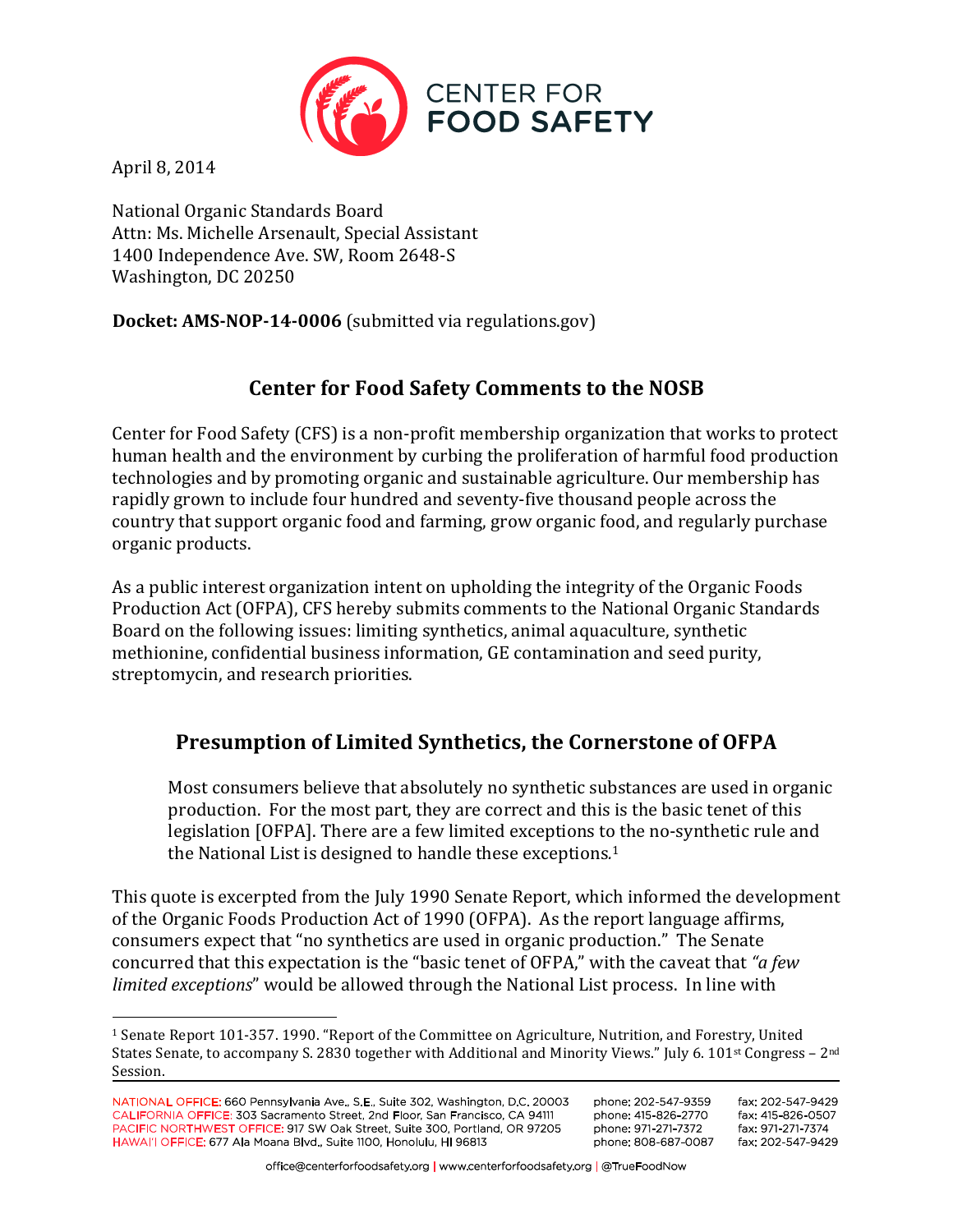Congress' intent, the National Organic Program has operated for over two decades under the presumption that synthetics are intended to "sunset" i.e., be removed from the National List of Approved and Prohibited Substances (NL). With the USDA's approval of the National Organic Program's 2013 Memo on Sunset,<sup>2</sup> the Agency overturned commitment to limit synthetics in organic, without Congressional knowledge or consent and without public notice and opportunity to comment.

OFPA's legislative history illustrates Congress' intent to maintain the integrity of the organic standards by establishing checks and balances within the law itself. Keeping this in mind, Congress created a system under OFPA whereby any and all exceptions to the prohibition of synthetics in organic must be vetted by an independent, stakeholder advisory board — the NOSB. The broad spectrum of interests represented on the Board, coupled with a robust public participation process, helps ensure that the standards "do not get watered down to satisfy the least common denominator"<sup>3</sup> and compromise organic integrity.

As explained by the NOP in a 2010 memorandum:

The NOSB has the responsibility to review materials in a timely manner. The NOSB is responsible for making a recommendation regarding whether the listing of an exempted material should be **renewed or removed** during the sunset review. In the absence of a recommendation, the NOP will initiate rulemaking to *remove* [emphasis added] the substance from the National List.<sup>4</sup>

In 2013, the new USDA/NOP policy reversed the default to remove synthetic substances from the NL and replaced it with the default to renew. Instead of strengthening procedures to facilitate expeditious removal of synthetics from organic, it now makes it easier for synthetic and non-organic substances to languish on the NL indefinitely. This contravenes the long-standing policy presumption that the reliance on synthetic and non-organic materials will mostly decrease over time. It also facilitates select stakeholder influence by giving individual Subcommittees far too much control over the NL.

Undue influence of USDA officials was repeatedly identified as a critical issue of concern by representatives of the organic community during the development of OFPA. In fact, at one Congressional Subcommittee meeting in particular, *every* agricultural, industry, environmental, and consumer advocate present unanimously opposed giving the USDA

<sup>&</sup>lt;sup>2</sup> McEvoy, M. 2013. Memorandum to the National Organic Standards Board (NOSB): "Sunset" Review of the National List of Allowed and Prohibited Substances (National List). September 13. Available at: http://www.ams.usda.gov/AMSv1.0/getfile?dDocName=STELPRDC5105095.!

<sup>&</sup>lt;sup>3</sup> Preparation for the 1990 Farm Bill: Hearing Before the S. Commee. On Agric., Nutrition, and Forestry, 101<sup>st</sup> Cong. 37 344 (1989) (statement of Enid Wonnacott).

<sup>&</sup>lt;sup>4</sup> McEvoy M. 2010. Memorandum for the Chairperson of the National Organic Standards Board (NOSB): Sunset Review Under the National Organic Program (NOP). March 4. Available at: http://www.ams.usda.gov/AMSv1.0/getfile?dDocName=STELPRDC5096552.!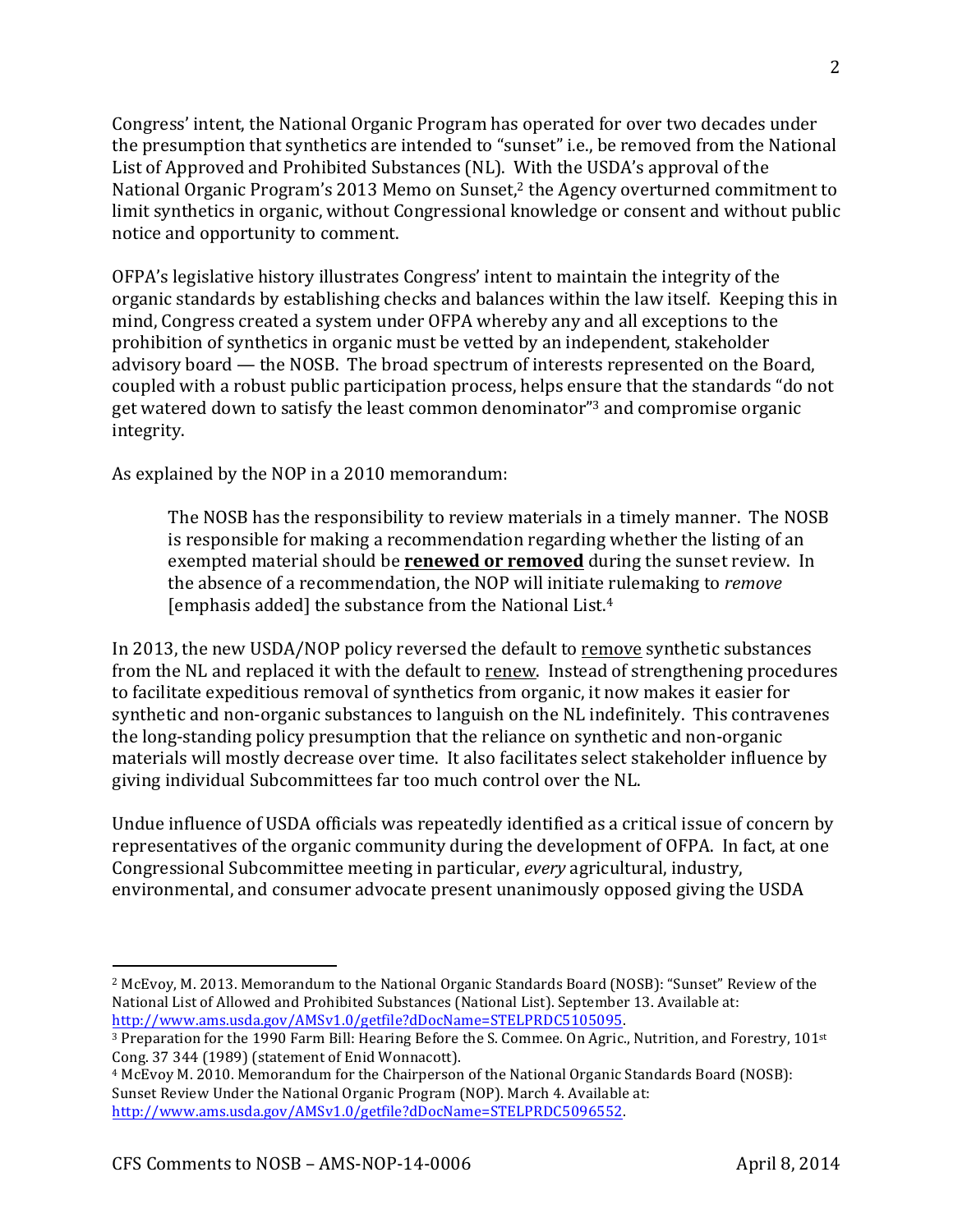Secretary the authority to unilaterally add synthetics to the National List. $5$  To prevent this from happening, Congress created the NOSB under OFPA and explicitly gave the Board recommendation authority over adding substances to the NL.

Clearly that Subcommittee and Congress showed remarkable foresight in curtailing USDA's involvement in the NL process, because they felt that the agency would be reticent to limit synthetics in the face of industry pressure. Nearly 24 years later, against the wishes of Congress, USDA has asserted control over the NL by usurping the NOSB's authority in two critical ways. First, the policy overturns the long-standing presumption that each synthetic substance on the NL is slated to be removed after five years, at sunset, unless compelling information exists to retain it on the list. Previously, the NOSB needed a two thirds majority vote to keep a given synthetic substance on the NL. Now, with the implementation of the new policy, the NOSB needs a two third majority vote to remove the substance from the NL. This represents a reversal in the presumption to remove substances from the NL at sunset, thereby diluting the original standard designed to allow a "*few limited exceptions to the no-synthetic rule.*"<sup>6</sup> The upshot of the new policy will be an ongoing increase in the list of synthetics allowed in organic, completely changing Congress' intention for organic and OFPA. It also undermines the expectations of consumers that the organic market is intended to serve.

Secondly, the NOSB's authority has been further usurped by the reformulated Sunset Policy which allows synthetic substances to be renewed without a full Board vote. In deliberately creating a balanced stakeholder Board of 15, Congress did not intend to have only a handful of NOSB stakeholders decide the fate of synthetic substances for the entire NOSB. But, that is exactly what happens with the implementation of the new Sunset Policy. If the Subcommittee which is reviewing a synthetic decides to renew it at Sunset, no further action is taken and the substance is automatically renewed. The full Board does not vote. Thus, Subcommittees, comprised of stakeholders with the greatest expertise and stakes in the outcome of Subcommittee deliberations, can make decisions to renew synthetics on the NL on behalf of the entire NOSB and without their vote or consent. This short-sighted policy undermines the spirit and intent of creating a 15 member, balanced stakeholder board to be the keepers of organic integrity on behalf of the wider organic community. Instead, it allows those with the highest stakes in a given outcome to make decisions on their own behalf, a process that was neither intended by Congress nor by the drafters of OFPA.!

Center for Food Safety believes that the new USDA/NOP Sunset Policy violates OFPA because it fails to subject all petitioned substances to a full NOSB vote. Open public debate and careful analysis of data and the full range of organic stakeholder viewpoints is the cornerstone of OFPA, and the prerequisite to allowing synthetics and non-organic substances to be added to the NL. The Sunset process is intended to hold both the

<sup>&</sup>lt;sup>5</sup> Preparation for the 1990 Farm Bill: Hearing Before S. Subcomm. On Agric. Research and General Legislation, Comm. On Agric., Nutrition, and Forestry, 101st Cong. 344 (1990) (statement of Sen. Daschle).

<sup>6</sup> Senate Report 101-357. 1990.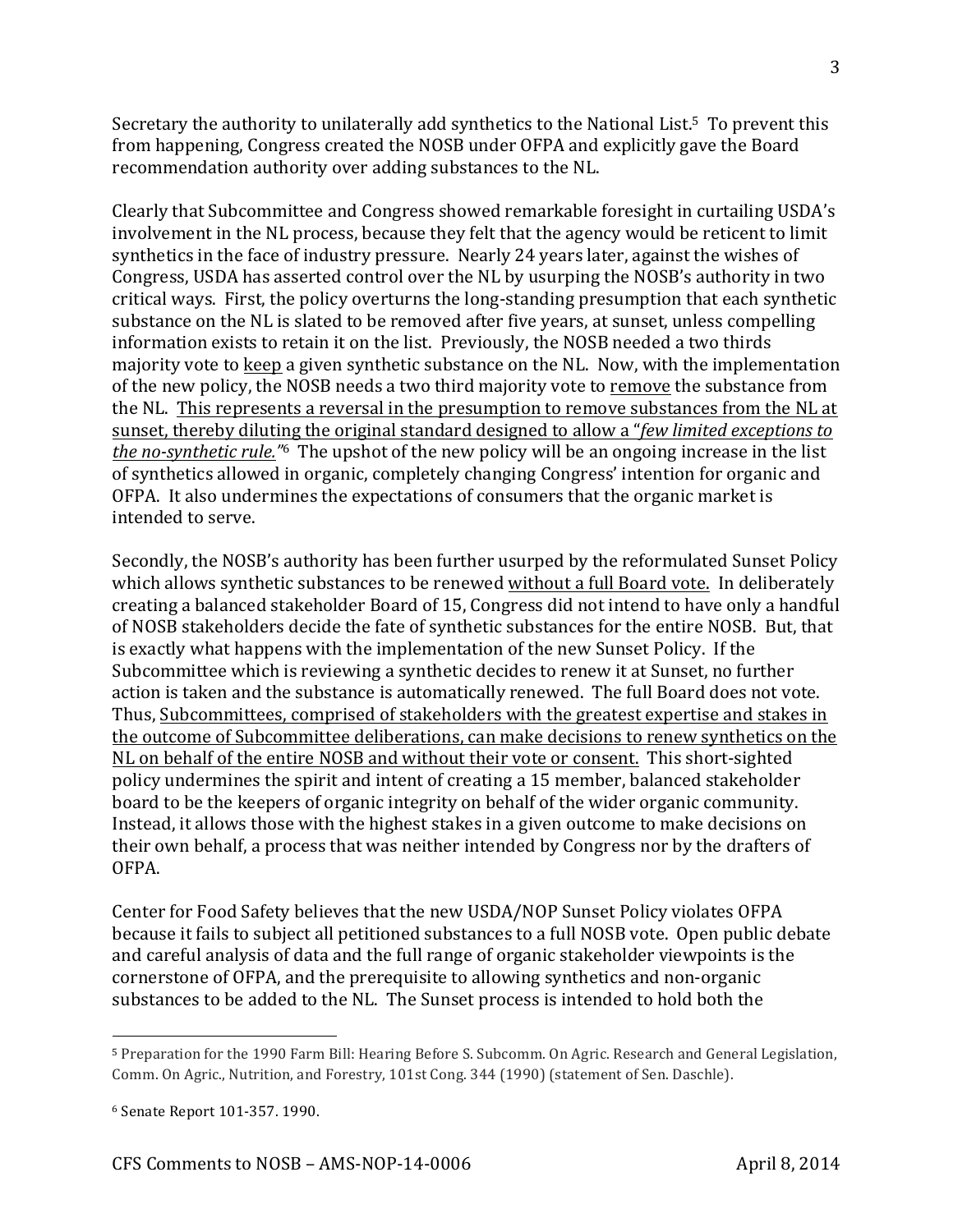materials under review, and any decision to relist, to the same rigorous standards that allowed them to be added to the NL through the petition process in the first place. It is also the time when the full NOSB examines all available new information concerning adverse health and environmental effects and the essentiality of the substance in question. What this has meant for the Sunset process is that synthetics are not only subject to a rigorous review prior to relisting, but that they are also recommended with the same two thirds vote as when the NOSB originally added them to the NL.

A two-thirds vote to relist is crucial to maintaining continued public trust in the organic label because it ensures that most key organic sectors concur with the recommendations. It also ensures that the process complies with OFPA and the organic rules. This high bar and level of consensus is what affords the organic review process and the USDA organic seal the high level of integrity that consumers trust and depend upon. It also provides the basis upon which future organic markets will be built.

Center for Food Safety urges NOSB members to request that all Subcommittees bring forward substances destined for sunset before the NOSB for a public debate, analysis and full NOSB vote. We further urge the NOSB to use all avenues available to accomplish this, including:

voting to de-list a substance in Subcommittee and using the petition process to add a five year expiration annotation to listed the material.

In conclusion, we urge the NOSB to work with the USDA/NOP to reinstate the historical, former sunset policy that subjects substances slated for sunset to the same two-thirds majority vote that allowed them on the list in the first place.

## **Animal(Aquaculture(Synthetic(Materials (Chlorine, Tocopherols, Minerals & Vitamins)**

CFS strongly urges the NOSB to deny all petitions to add substances to the National List (NL) for use in organic aquaculture systems, until final regulations are promulgated. It is *the system of aquaculture* that will necessarily inform deliberations about the acceptability of adding a given substance to the NL. In the absence of any knowledge about the *system* within which a substance will be added, approving it for use in organic aquaculture would be an arbitrary and capricious, unlawful NOSB and NOP action.

Evaluating substances within the *system* they are used is key to the NOSB materials review process. Without final regulations in place to govern organic aquaculture, it is impossible for the NOSB to fulfill its duty to meaningfully assess the necessity, essentiality, and environmental and human health impacts of synthetic tocopherols, minerals, and vitamins in fish feed, or chlorine, all of which have been petitioned by the Aquaculture Working Group (AWG). Without knowing which species of fish are being grown, where, or whether the system is open or closed, how can the Board possibly begin to determine the feed requirements? Approving any substances in the absence of a regulatory frame for their use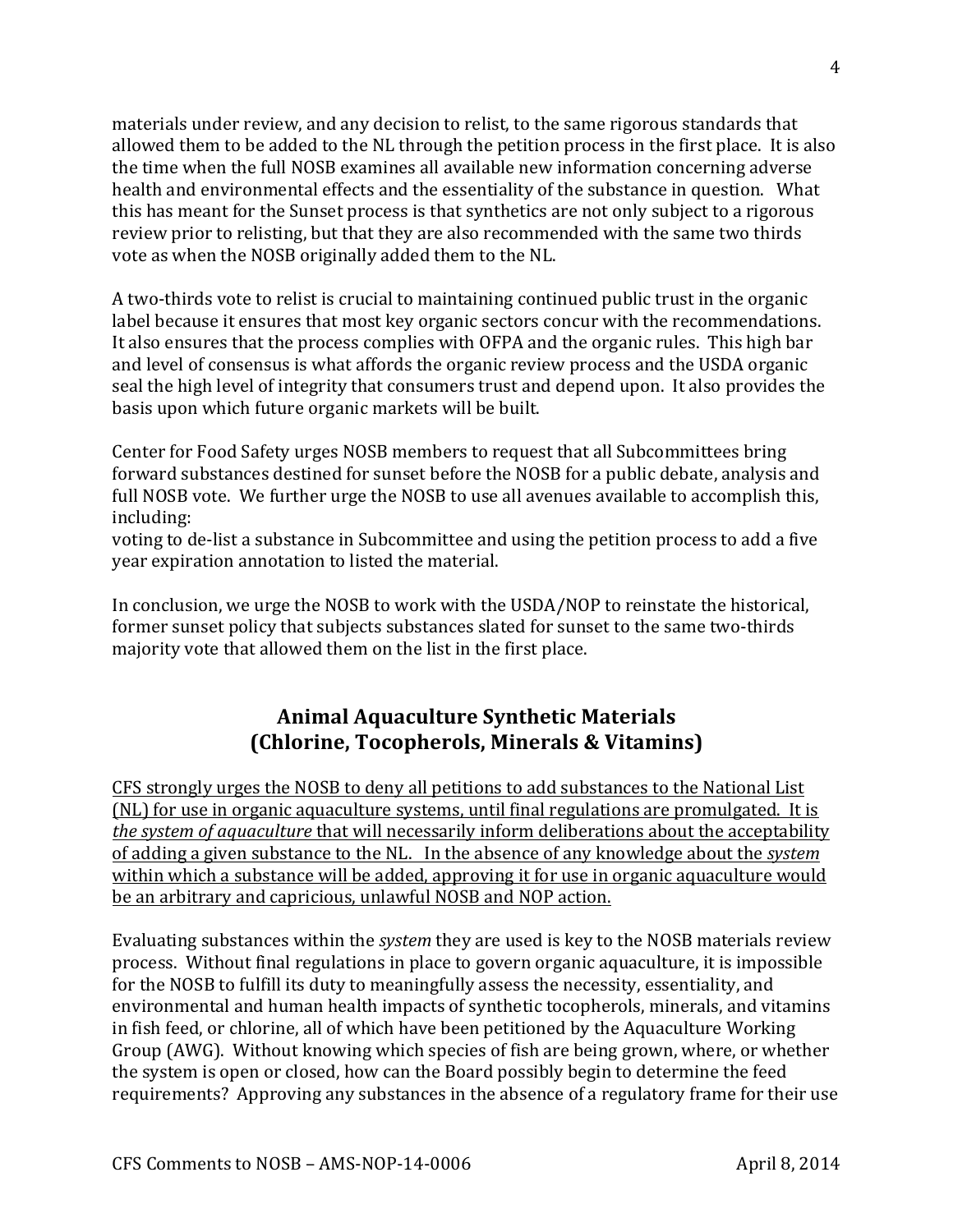would be plainly unlawful. We agree with the Subcommittee's position that "the review of aquaculture materials needs to align with NOP's drafting of proposed aquaculture standards."<sup>7</sup> For these reasons, Center for Food Safety urges the NOSB to deny all petitions for materials proposed to be used in organic aquaculture systems until regulations have undergone public review and comment and they have been finalized.

Since the implementation of NOP's new Sunset Policy will make it more difficult to remove materials from the NL or to add annotations, we strongly urge the Board to take extra precautions before voting to allow any new material on the NL.

### *What%Would%an%Organic%Aquaculture%System%Look%Like?*

A truly holistic approach of organic system management is needed—from facility siting to fish harvesting—that upholds the principles of organic:

\* enhancing biodiversity and biological cycles in and around the facility,

\* prohibiting dangerous inputs and outputs,

!!!!!!!!!!!!!!!!!!!!!!!!!!!!!!!!!!!!!!!!!!!!!!!!!!!!!!!!!!!!

\* supplying nutritious organic feed, preferably from living organisms that inhabit the system,

\* facilitating the natural behavior of the fish and mollusks living in the system,

\* minimizing releases of nutrients and waste into the surrounding environment, and

\* preventing fish escapes into inland waterways and the ocean so as not to adversely affect aquatic ecosystems.

Keeping these organic parameters in mind, not every type of fish farm or species of fish can be certified organic. CFS has been consistent in its response about what is required by OFPA in this regard, $8$  which is also consistent with prudent organic policy making.

Open ocean nets and facilities must be prohibited because fish escapes are inevitable, as we have documented in our past comments to the NOSB (see Appendix for an updated Fish Escape Chart). $9$  Exposure to toxic pollutants in the marine environment is unpredictable and unpreventable. The presence of artificial radioisotopes—by-products of human-made nuclear reactions—in the ocean environment, particularly since the Fukushima nuclear

http://www.ams.usda.gov/AMSv1.0/getfile?dDocName=STELPRDC5094402.!

5

<sup>&</sup>lt;sup>7</sup> National Organic Standards Board. 2011. Proposed Discussion Document: Aquaculture Materials Review Update. September 27. Available at:

<sup>8</sup> Center for Food Safety. 2008. Comments on National Standards Board (NOSB) Livestock Committee Proposed Organic Aquaculture Standard. November 3.; Center for Food Safety. 2008. Comments on Development of Organic Feed Standards for Organic Aquaculture. September 4.

<sup>&</sup>lt;sup>9</sup> Center for Food Safety. 2012. Comments to the NOSB: Docket AMS-NOP-12-0017. May 3. Available at: http://www.centerforfoodsafety.org/files/cfs-nosb-comments-3-may-2012.pdf.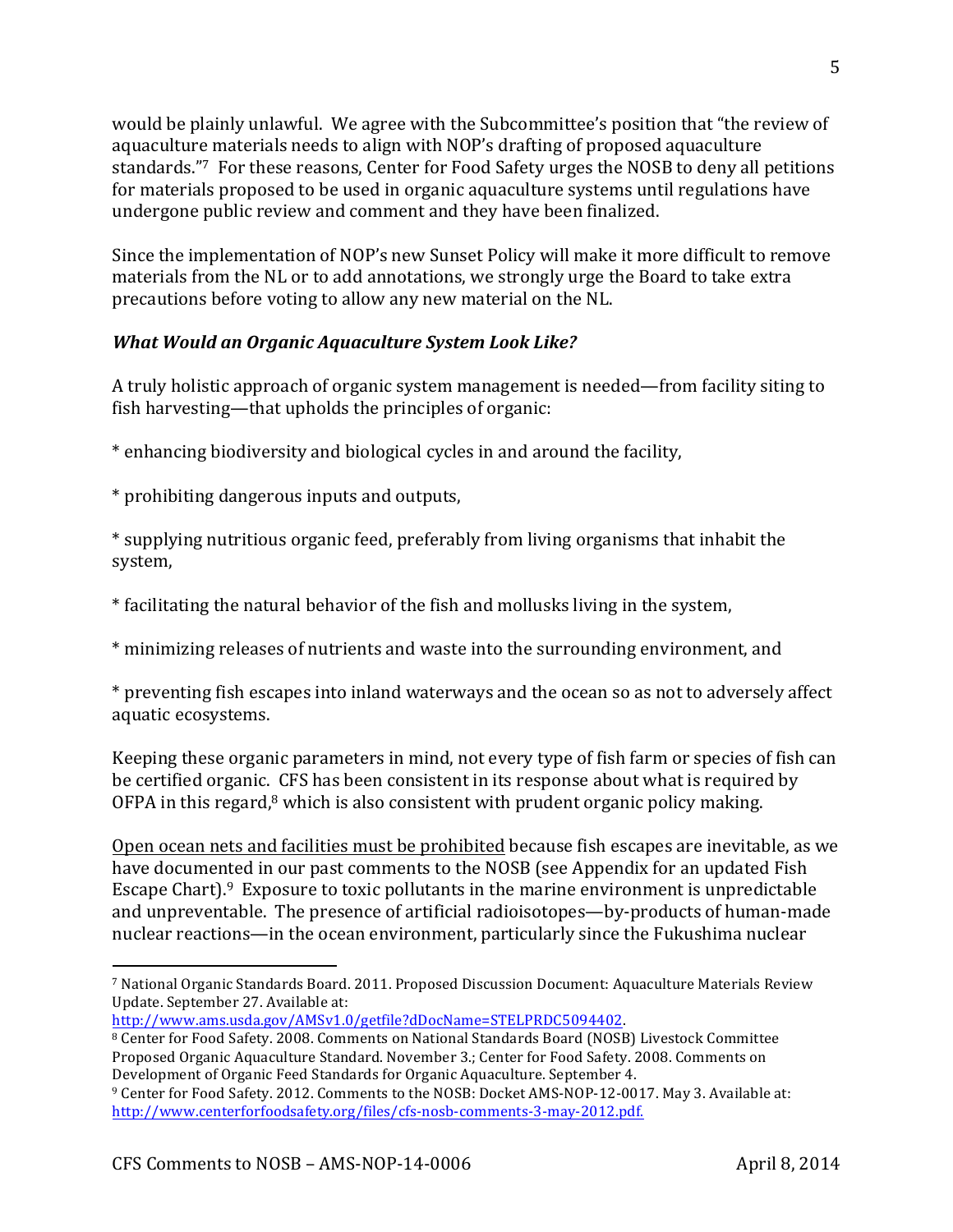plant meltdown, means that fish raised in open-ocean facilities may concentrate low levels of radiation in their bone, blood, organs, muscle, and other tissue.<sup>10</sup> Add to this the concentrated feeding and excrement loads in the marine environment, and it becomes clear that such facilities adversely impact local ecosystems and alter the natural feeding behavior of marine life in the vicinity of the facility. This runs counter to the principles of organic and the intent of the Organic Foods Production Act (OFPA).

Farmed fish must be fed only 100% organic feed, the gold standard that OFPA requires for all other certified organic livestock,<sup>11</sup> as reflected in the Organic Rule.<sup>12</sup>

No wild fish meal or oil can be fed to organically farmed fish because it may be contaminated with toxic chemicals and/or radioactive substances. Harvesting wild fish also negatively impacts marine ecosystems because species used for fish meal and oil provide an important food source for marine mammals, birds, and other fish.

Migratory fish such as salmon can never be farmed organically because closed facilities severely inhibit their natural behavior to migrate and spawn in inland waters. Recirculating, closed-loop, inland facilities have the *potential* to be truly organic because inputs and outputs can be managed to ensure minimal impacts on natural ecosystems. These systems are diverse and complex, so their regulation must be carefully crafted and tested to evaluate whether it is possible to manage them in a manner that is consistent with the principles of organic and OFPA before allowing full commercialization.

CFS believes that the best way to move forward with the development of organic aquaculture standards is to first outline the broad parameters of an ideal inland, closed, recirculating organic aquaculture system. It is important to underscore the point that synthetic inputs must not be allowed in organic aquaculture as a way to prop up the organic system. The *organic system itself should be largely self-sustaining, with the use of minimal synthetic additives.* To that end, we suggest that the organic aquaculture standards focus solely on closed systems of production and that the standards address and incorporate the following criteria: $13$ 

Closed-loop, recirculating, inland aquaculture systems that allow for the routine regulation, monitoring, and control of inputs, outputs, water quality, and fish health and welfare. Escapes of farmed fish into inland waterways or the ocean must be made impossible.

• Facility siting takes into account past uses of the site and nearby local land uses to ensure that toxic runoff from industrial production systems, landfills and other waste

<sup>&</sup>lt;sup>10</sup> Center for Food Safety has placed all cited studies and other relevant materials in the docket for review, under separate cover.

 $11$  7 USC §6509 (c)(1).

<sup>12 7</sup> CFR §205.237.

 $13$  These recommended parameters are informed by the aquaculture standards recommended by IFOAM. IFOAM. 2012. The IFOAM Norms for Organic Production and Processing: Section III-B-6: Aquaculture Production Standards. Available at:

http://www.ifoam.org/sites/default/files/page/files/ifoam\_norms\_version\_august\_2012\_with\_cover.pdf.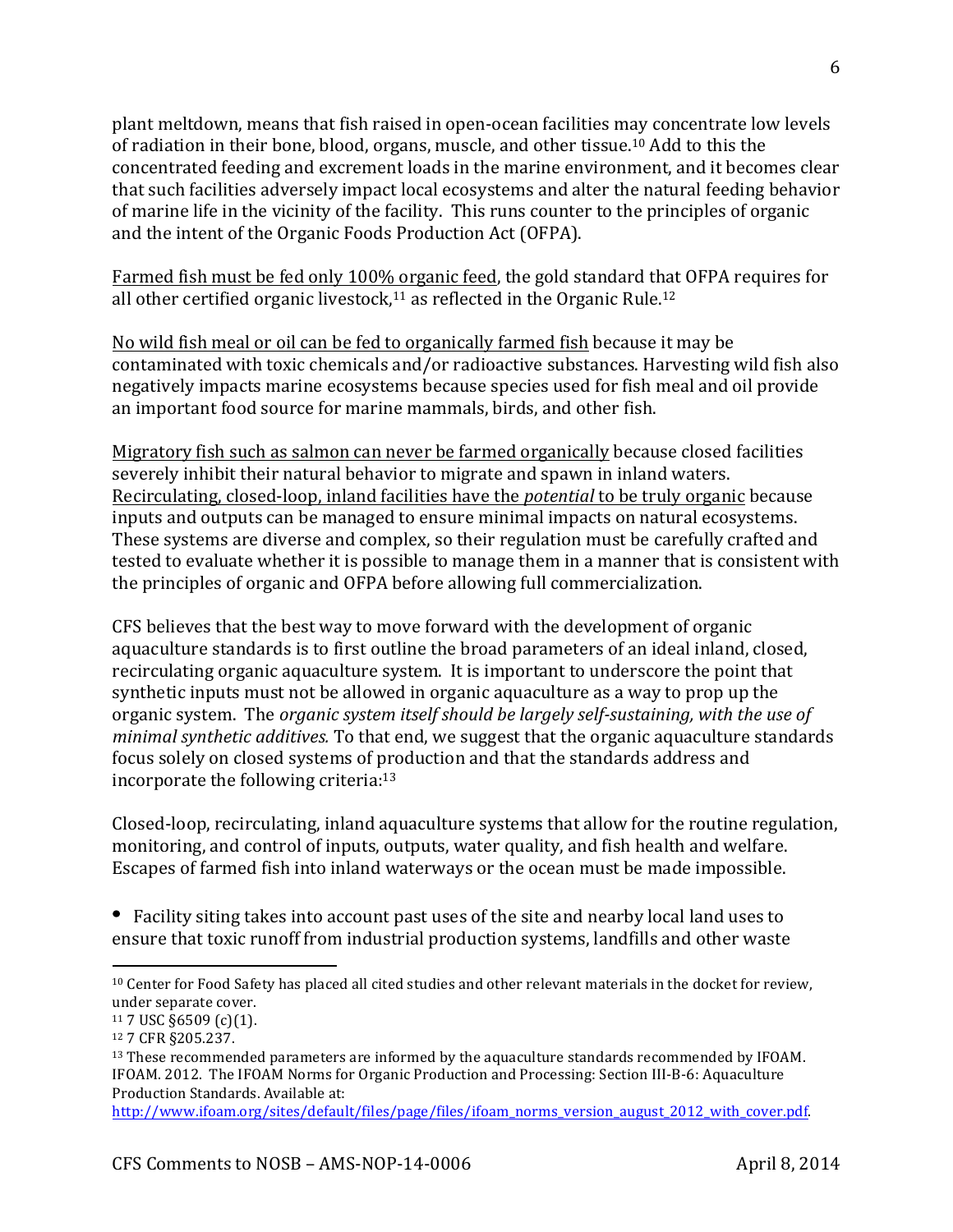handling and management operations, medical facilities, military operations, farming, and livestock operations is avoided.

Biological diversity and biological cycling within the system and surrounding area should be maintained and enhanced. Any water discharge from the system shall be as clean as or cleaner than when it entered the system. Nutrient flow in water discharge is avoided through recirculation of water and up-cycled through the use of beneficial bacteria and tandem plant growth.

Fish breeds are bred and reproduced using natural methods (and not genetically engineered or produced using excluded methods under any circumstances). Fish are raised organically from development and fertilization of the egg onward once there is a sufficient quantity of organic breed stock. Exotic or potentially invasive species are excluded from the organic label.

• Nutritional needs are supplied from organic plants, fish, and mollusks within the system with minimal external inputs. Feeding methods encourage natural feeding behavior and minimize losses to the environment.

• Fish are fed 100 percent organic feed, as required for all organic livestock and poultry producers under OFPA. Wild or farmed fish meal and fish oil is prohibited in feed.

• Waste products generated are utilized and incorporated into the aquaculture system, to the extent possible, in order to eliminate the need for waste disposal outside of the system. For those wastes that cannot be avoided, they are composted and otherwise managed in the same way that livestock waste is required to be managed in accordance with the Organic Rules. Waste can be used on farms as fertilizers, provided that run-off is contained and does not reach inland waterways or the ocean.

• Materials such as antibiotics, hormones, growth regulators, genetically engineered inputs, synthetic pesticides and fertilizers, synthetic dyes and colorants, products of nanotechnology or any other substances that are prohibited under OFPA cannot be used in certified organic aquaculture systems, without exception. This includes unapproved drugs or vaccines administered directly to fish or added to feed or the water. Extra-label uses of drugs and experimental drugs also must be prohibited.

Stocking rates are designed to avoid the problem of overcrowding that is common in  $\cdot$ conventional, industrial aquaculture systems. The living environment of the system promotes and maintains the health and welfare of the animals in a non-stressful environment that is appropriate to the species, and breed.

Given the newness of this type of technology for organic production, a trial period is needed to test model aquaculture systems and species to ascertain which systems and species can be produced within a biologically diverse and thriving organically-maintained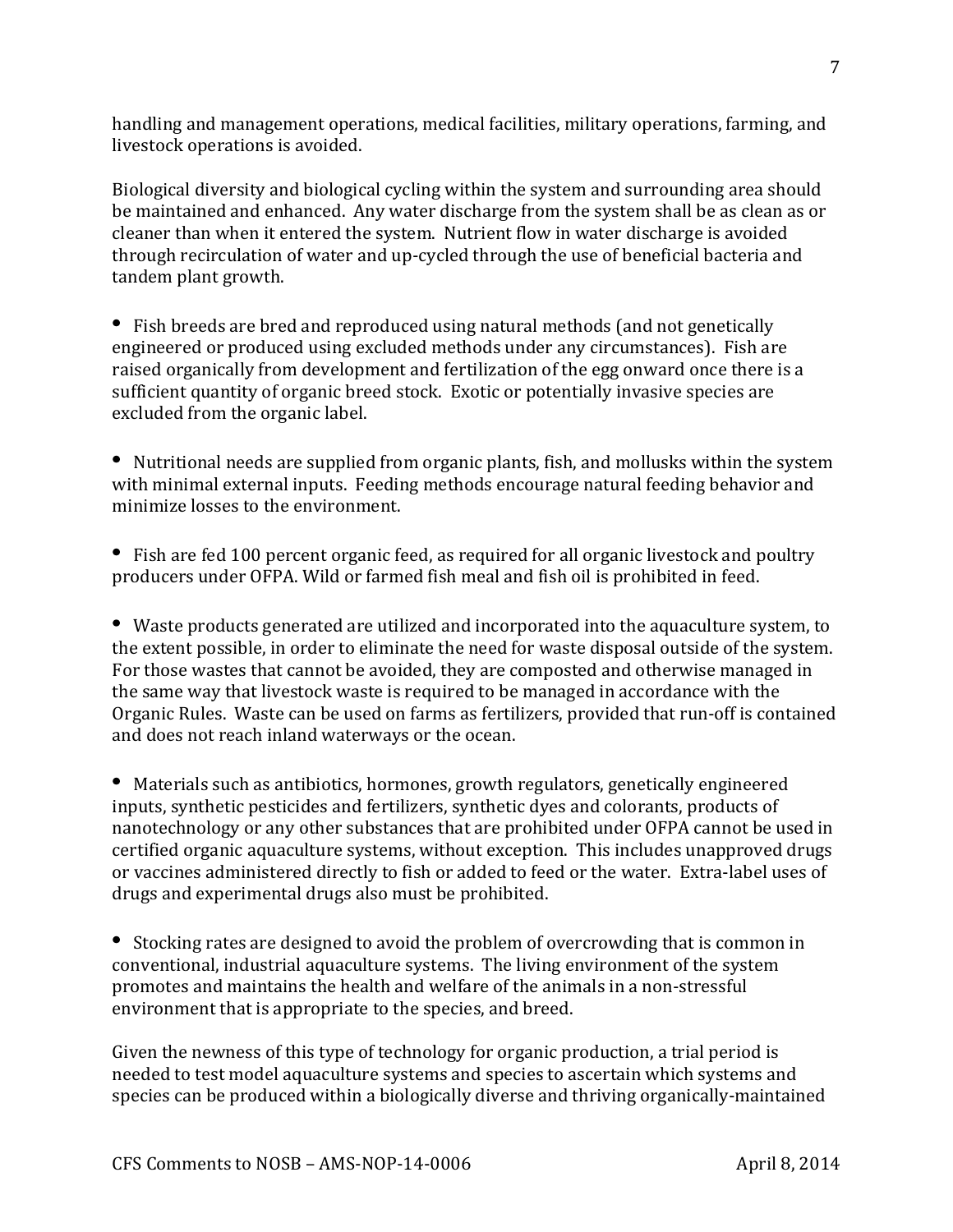facility that is consistent with the principles of organic and OFPA. Fundamental public concerns about the types and locations of organic fish farms, which fish are allowed to be farmed organically, and the tenets of organic aquaculture must be addressed before the NOSB votes to approve or deny any petitions for the use of synthetic materials in those systems.

We urge the NOSB to deny any petitions for aquaculture materials before aquaculture regulations are circulated for public review and comment, and finalized. The risks to the organic label and markets are far too great to get it wrong.

In addition to denying the current petitions, we are again urging the NOSB and NOP to reconsider the former Board's recommendation, which allows open ocean facilities and wild fish meal and oil in feed, undermining the 100% organic feed rule. It also recommends the allowance of high-value, migratory salmon to be grown in pens which curtail their natural behavior, favoring organic market expansion at the expense of critical animal welfare and jeopardizing organic integrity. New information about the hazards of growing organic fish in the open ocean, due to the likely exposure to radioactive isotopes from the Fukushima, Japan, disaster<sup>14</sup> make this case for withdrawing the recommendation even more compelling.<sup>15</sup> In addition to contravening public policy, if implemented, the NOSB recommendation is plainly unlawful. It also runs counter to the high organic integrity that the public has come to expect will be upheld by the NOP, USDA, and the organic industry.

### *"Organic"%Fish%Imports*

!!!!!!!!!!!!!!!!!!!!!!!!!!!!!!!!!!!!!!!!!!!!!!!!!!!!!!!!!!!!

Center for Food Safety urges the NOSB to call upon the USDA/NOP to enforce a ban on "organic fish" sold to US retailers. The sale of so-called "organic fish" is rampant throughout the US and it is continuing to spread in restaurants and stores where fish are sold. In the absence of US organic fish standards, the continued sale of "organic fish" only serves to confuse organic consumers and undermines the organic label in the market place even if the fish do not have the US organic seal. Enforcement is an essential element of the US organic program that ensures the integrity of food sold in the US as "organic." WE urge immediate enforcement action to be taken in this regard.

# **CFS Continues to Oppose Synthetic Methionine in Organic Poultry Feed**

Center for Food Safety reiterates its opposition to the methionine proposal put forth by the Livestock Subcommittee in August 2013.<sup>16</sup> We oppose the recommendation that feed rates

<sup>&</sup>lt;sup>14</sup> Center for Food Safety. 2013. Comments to the NOSB. October 1. Available at: http://www.centerforfoodsafety.org/files/cfs-comments-nosb-oct-2013\_37144.pdf.

<sup>&</sup>lt;sup>15</sup> Center for Food Safety has placed all cited studies and other relevant materials in the docket for review, under separate cover.

 $16$  Center for Food Safety has previously submitted extensive comments opposing the use of the synthetic methionine in poultry production and we have incorporated those comments by reference here.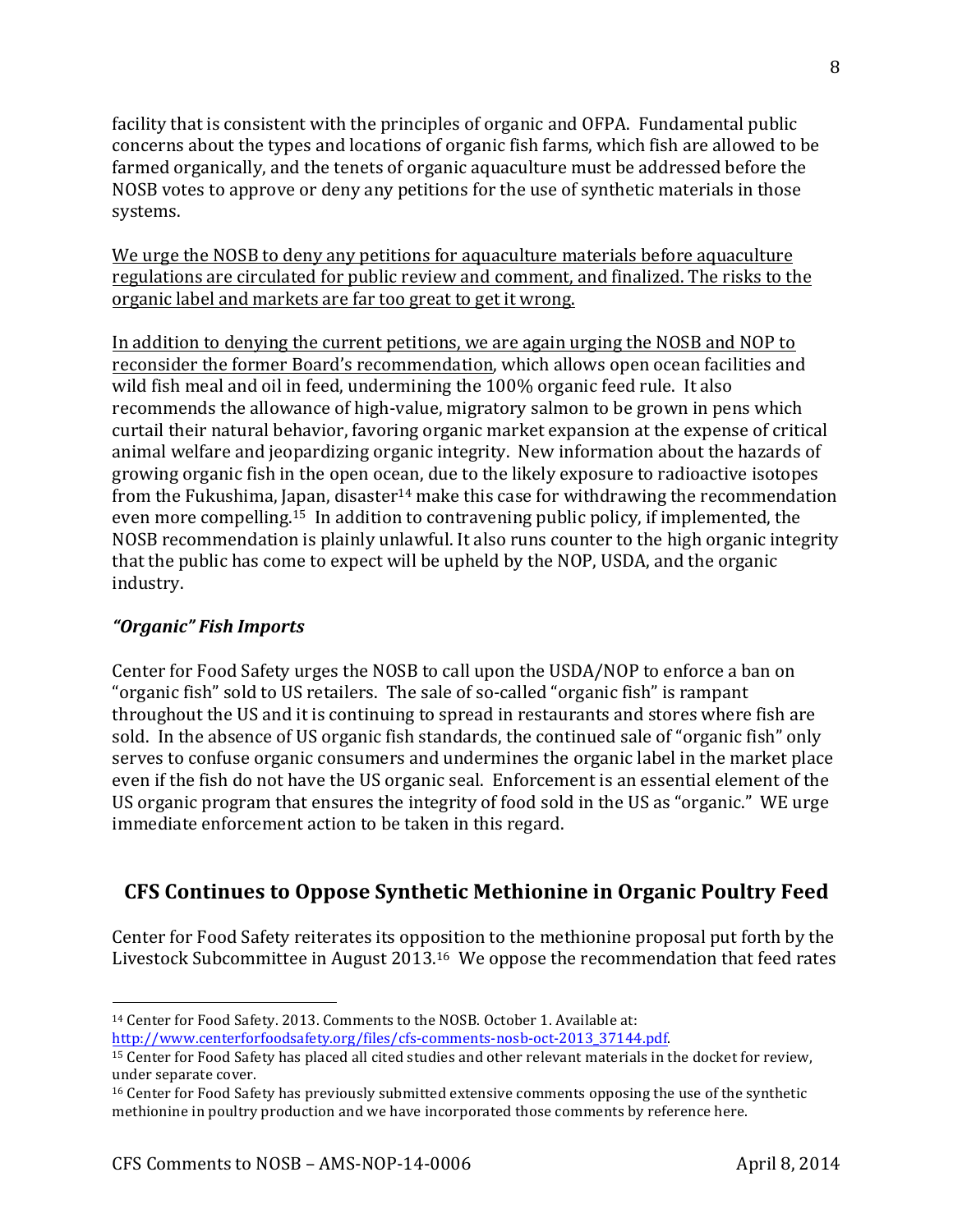are expressed as an average per ton of feed over the life of the flock instead of just per ton of feed. As CFS has explained before, the overall usage of synthetic methionine will not be lowered with the approach laid out in the proposal. On the contrary, overall synthetic methionine use will largely remain the same. Moreover, if this recommendation is implemented, the sunset clock will be reset, allowing methionine to languish on the National List for another 4.5 years. CFS's position remains the same as it was six months ago: NOSB, USDA/NOP, and the poultry industry must come together and develop a research plan for eliminating synthetic methionine use in poultry feed. Center for Food Safety urges the Livestock Subcommittee to deny the petition to extend the use of synthetic methionine in poultry feed and maintain the current sunset date of October 2017.

In place of a research plan, the Livestock Committee continues to support synthetic methionine use and a petition that will allow its use to continue another year longer than its intended sunset. This type of inaction is not consistent with the organic program's continuous improvement model. In order to promote continuous improvement, NOSB and NOP must promote all efforts to research the efficacy and availability of alternative and natural sources of methionine. CFS has conducted some preliminary research, in hopes that NOSB, NOP, and the poultry industry will take the baton and research innovative ways to break the synthetic methionine addiction.

The most promising area of research related to alternative sources of essential amino acids for poultry rearing focuses on insect species as a sustainable protein source. For example, fly maggots from black soldier flies and houseflies—insects that are particularly high in methionine—can be reared on poultry manure and then provided as a feed ingredient. Organic agriculture is a systems approach and this type of integrated system, where a critical portion of feed is living on and helping to compost waste from that system, supports that approach.

Insects are used as a protein source in integrated systems worldwide. Animals are not the only insectivores. Humans also use insects to supplement protein in diet. It is estimated that insects form part of the diets of at least 2 billion people.<sup>17</sup> More than 1900 species have reportedly been used as human food. Insects deliver a host of ecological services, as pollinators in plant reproduction, in improving soil fertility through waste bioconversion, and in natural biocontrol for harmful pest species, and they provide a variety of valuable products for humans, such as honey and milk.<sup>18</sup>

Many agricultural and aquacultural systems are also starting to integrate insects as feed. Available evidence suggests that insect-based feeds are comparable with fishmeal and soybased feed formulas.<sup>19</sup> For example, one study demonstrated that soldier flies reared on

- <sup>17</sup> Van Huis, A. et al. 2013. "Insects as animal feed," in Edible insects: future prospects for food and feed security. United Nations Food and Agriculture Organization. Full report available at:
- http://www.fao.org/docrep/018/i3253e/i3253e00.pdf.
- $18$  Van Huis, A. et al. at xiii.

<sup>&</sup>lt;sup>19</sup> Van Huis, A. et al. at xiv.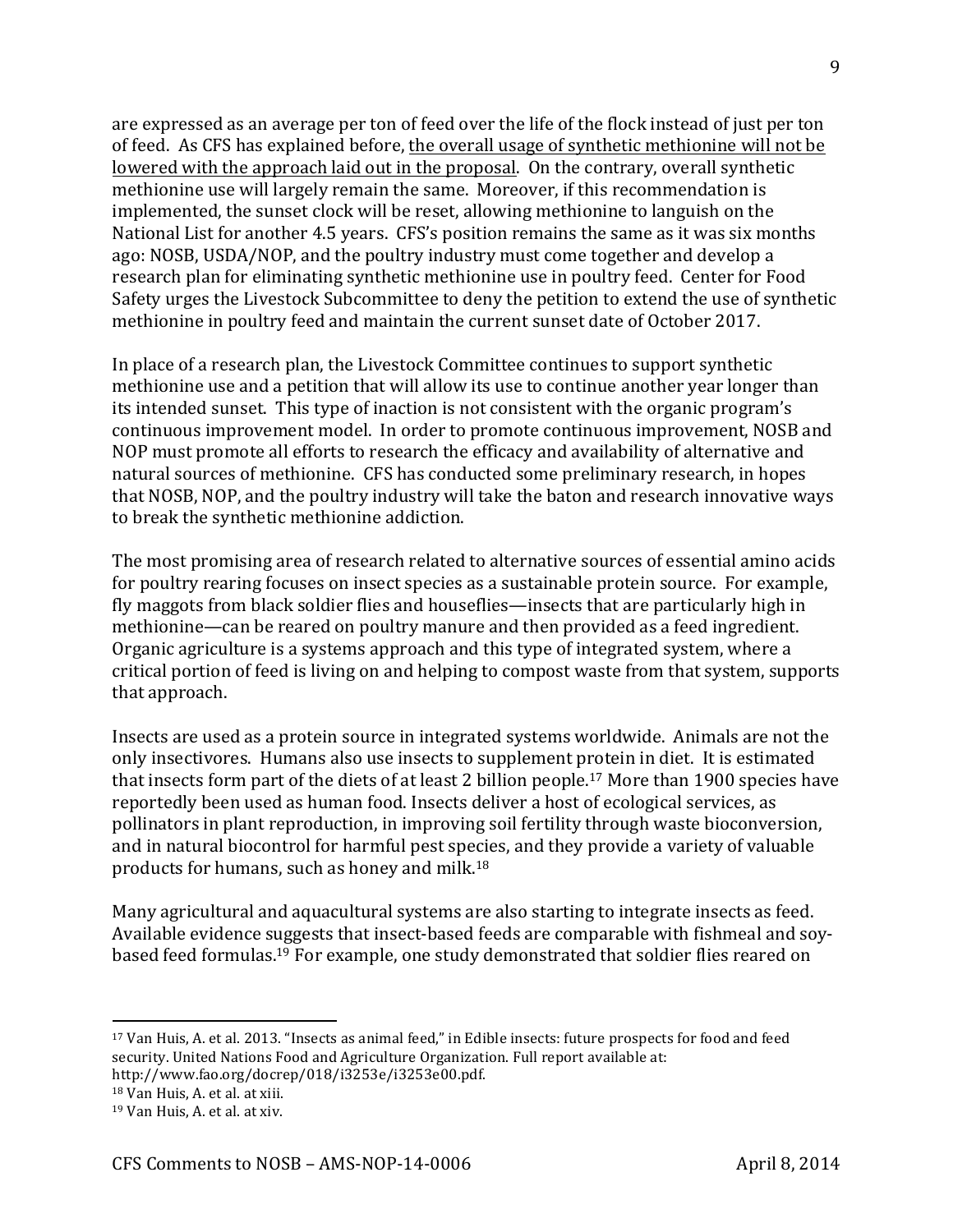manure could replace soy meal in poultry diets.<sup>20</sup> Other studies have shown that silkworm pupae—byproducts of silk manufacturing—can replace fishmeal entirely in laying hens. Grasshoppers and Mormon crickets can also entirely replace fish and soymeal. Flour derived from cockroach and termites could replace meat meal when incorporated into feed.<sup>21</sup> Finally, mealworms raised on low-nutritive waste products provide a high-protein diet for broiler chickens.<sup>22</sup>

Research also shows that magmeal—maggot powder—is superior to vegetable proteins. "Studies conducted through Idaho State University, the University of Georgia, Humboldt University, Ebonyi State University, and Stellenbosch University have shown that magmeal performed better than fishmeal as a protein source for poultry, pork, and aquaculture because it is more nutritious ... The balance of [the] amino acid profile is good, including sufficient methionine."<sup>23</sup> Production of magmeal commonly involves three species: house flies, black soldier flies, and blow flies. Of these, both house and soldier flies breed well in poultry manure. To make magmeal, maggots are harvested just before the pupal stage, dried by heating, milled to fine, rich, brown powder and packed. In a lifetime, females of these flies lay 300 and 1,200 eggs, and 1kg of eggs can turn into over 300 kg of protein about 72 hours after hatching if sufficient food is available. Five tons of maggots, approximately 200 million, yield one ton of magmeal.

Insect proteins are commonly high in methionine. For example, Yellow Mealworm and Lesser Mealworm Larvae had methionine levels of 2.1% and 2.8% of crude protein, respectively, as compared to  $1.4\%$  for soybean meal.<sup>24</sup> Housefly-pup meal "is characterized by a high content of crude protein of  $61.4\%$  and…is a good source of essential amino acids, mainly arginine (3.7%), lysine (3.8%) and methionine (1.6%). It is a relatively wellbalanced protein source for poultry." If producers add an additional building to layer houses, it is possible to produce, continuously, upgraded manure composed of pupa mixed with manure residue. If heated to 180°C to be sterilized and dried, it may be used as a feed additive in animal nutrition."<sup>25</sup> Clearly there is significant potential with insect-based proteins.

Natural methionine supplements may also yield good results. Research shows that birds raised on 15g/kg of herbal methionine had greater total body weight and greater weight gain than birds raised on both 10g/kg synthetic methionine and 10g/kg herbal

<sup>&</sup>lt;sup>20</sup> Ravindran, V. and R. Blair. 1993. Feed resources for poultry production in Asia and the Pacific. *World's Poultry Journal, 49(3): 219-235.* 

<sup>&</sup>lt;sup>21</sup> Mushambany, T. and N. Balezi. 2002. Use of cockroach and termites as potential substitutes of meal meat in broilers feeding in South-Kivu, Democratic Republic of the Congo. *Tropicultura*, 20(1): 10-16.

<sup>&</sup>lt;sup>22</sup> Ramos-Elorduy, J. et al. 2002. Use of *Tenebrio molitor* (Coleoptera: Tenebrionidae) to recycle organic wastes and as feed for broiler chickens. *Journal of Economic Entomology*, 95(1): 214-220.

<sup>&</sup>lt;sup>23</sup> Villet, M.H. "Biorecycling with Flies." Rhodes University Department of Zoology & Entomology, South Africa. http://scienceinafrica.com/biotechnology/environmental/biorecycling-flies.

 $24$  Veldkamp, T. et al. 2012. Insects as a sustainable feed ingredient in pig and poultry diets – a feasibility study. Wageningen UR Livestock Research. October.

<sup>&</sup>lt;sup>25</sup> El Boushy, A.R. 1991. "House-fly pupae as poultry manure converters for animal feed: A review." *Bioresource Technology*, 38(1): 45-49.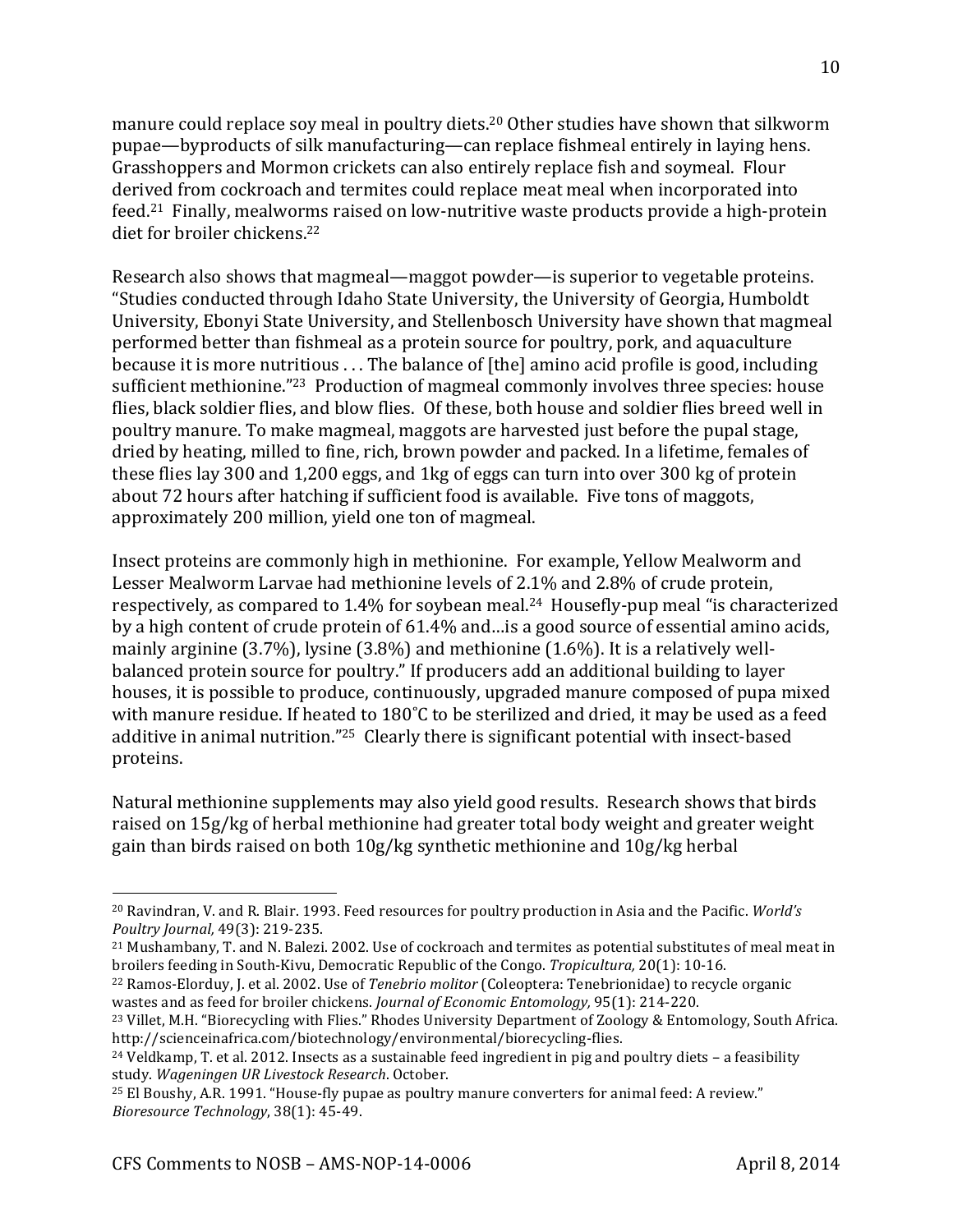methionine.<sup>26</sup> Mortality rates were similar for all diets. Abdominal fat and liver lipid was decreased in the 15g herbal methionine diet. Study suggests that herbal methionine can replace DL-methionine effectively at a rate of 15g/kg for commercial broiler chickens.

These are just some of the innovative ideas that exist to eliminate the use of synthetic methionine in poultry feed. These ideas cannot develop into full blown solutions without the cooperation of NOSB, NOP, and the poultry industry. CFS urges the NOSB to deny the petition for an extension of methionine use and once again urges the greater organic community to develop and implement novel solutions to provide poultry and all omnivores optimal nutritional quality without the use of synthetic amino acids.

## **Confidential(Business(Information**

Center for Food Safety wholeheartedly supports the recommendation of the Materials Subcommittee to eliminate the provision for confidential business information from the Materials Petition. As aptly put by the Subcommittee, "the importance of transparency of the petition process, the right of the public to fully know the materials included in or on certified organic process, and the potential for an untenable administrative burden of management CBI"<sup>27</sup> is reason enough to not allow CBI claims in petitions to add a substance to the NL.

Yet, the CBI issue has now become more complicated since the adoption of the new USDA/NOP Sunset Policy. We are concerned that a given Subcommittee may renew a substance at Sunset in the absence of sufficient data because information was redacted in the original petition. Under the new Sunset policy, this could be done without the ability of representatives of the full Board to express their reservations since the substance may never come before the full Board for a vote.

Center for Food Safety supports the recommended procedures set forth by the National Organic Coalition (NOC) to ensure that redacted information contained in the original petition is reinstated as presented below:

*NOC suggests the following procedure for ensuring that complete information for all materials is reviewed during the sunset process:* 

*Prior to a material undergoing sunset review by NOSB, NOP evaluates the original petition to identify whether it contains information redacted as CBI. If so, NOP:* 

<sup>&</sup>lt;sup>26</sup> Chattopadhyay, K., M.K. Mondal, and B. Roy. 2006. Comparative Efficacy of DL-Methionine and Herbal Methionine on Performance of Broiler Chicken. *International Journal of Poultry Science*, 5(11):1034-1039. <sup>27</sup> NOSB Materials Subcommittee. 2013. Proposal – Confidential Business Information in Petitions. July 23.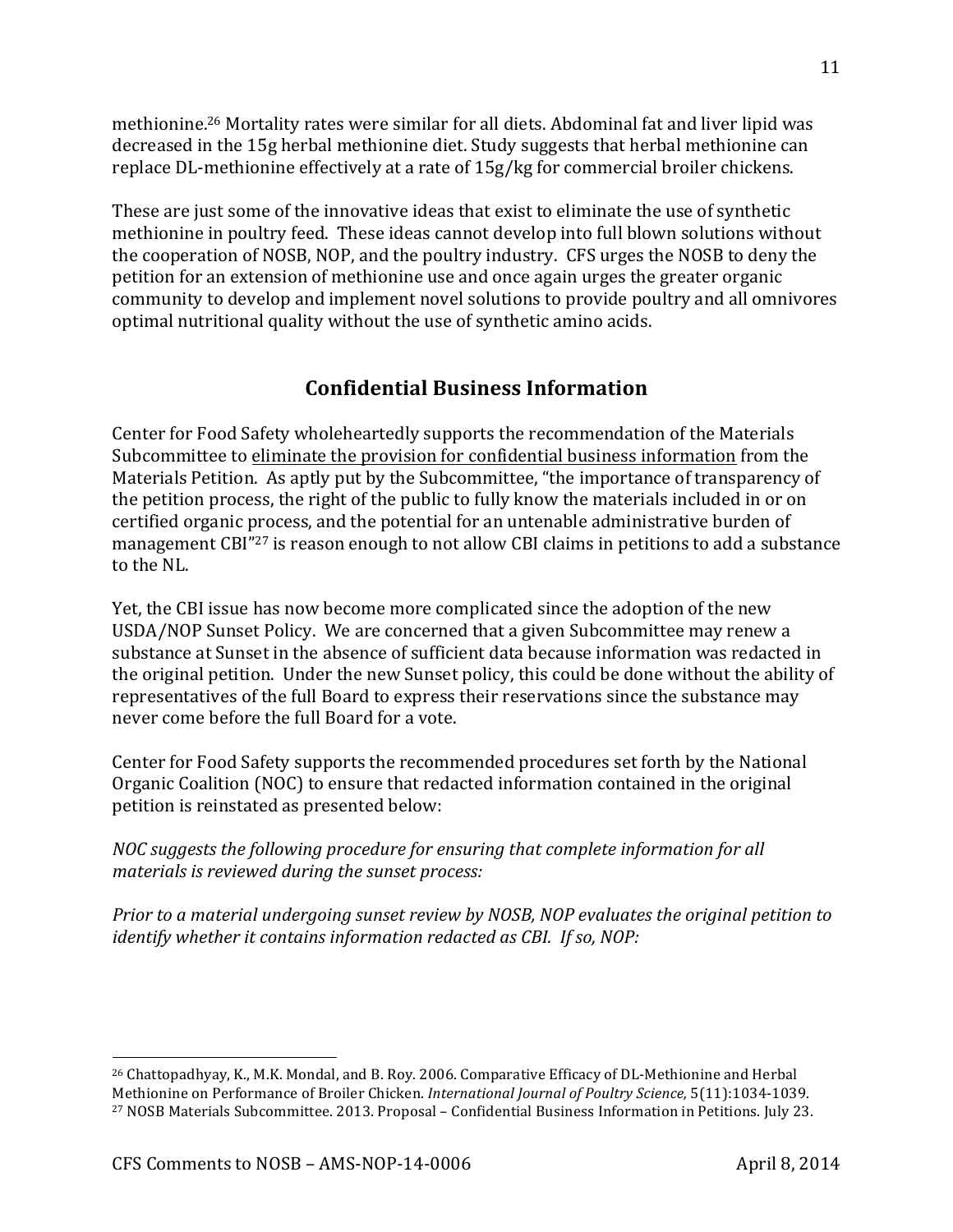*a), Sends,a,notice,to,the,original,petitioner,requesting,redactions,be,removed; AND<sup>28</sup>* b) Solicits information to fill the data gaps related to the redacted information through *notification of the public about the specific information needed.* 

*During,Sunset,Review,,NOP,instructs,its,Technical,Reviewer,to,fill,any,remaining,data,gaps, related to manufacturing processes by providing information on the range of processes currently used to manufacture the substance and to complete all other types of data gaps created,by, redactions, present,during, the,material's, previous, review, cycle(s).* 

*If the Technical Reviewer is unable to acquire adequate information because the material's sole,manufacturer, or, all, of the material's manufacturers, have, not, released, the, needed information, then the sunset review of the material cannot continue, as per CBI policy.* 

*If a material's initial petition included redacted CBI, the NOSB Subcommittee responsible for reviewing it must recommend review by the entire NOSB, regardless of the Subcommittee's recommended action on the material's listing status. NOC asserts that re-review by the entire Board is necessary because the information about this material is significantly different from* that which the Board considered during the material's initial listing.

If the above conditions cannot be met and the redacted information not obtained, we urge the Subcommittee and Board to oppose relisting during sunset, due to the insufficiency of information available for making an informed decision to remove or renew.

## **GE Contamination Prevention & Seed Purity**

Center for Food Safety appreciates the thoughtful update compiled by the GMO Subcommittee on the complex issue of GE contamination and seed purity. We agree with the authors that the NOSB's role in this discussion, first and foremost, should be how best to address the intertwined issues of GE contamination and organic integrity so that both organic farmers and organic consumers are protected and organic integrity is maintained.

As suggested in the update, issues surrounding GE contamination of organic and seed purity pivot around larger issues of fair farming for all that extend well beyond the purview of the Subcommittee and even the NOP. It is impossible to address issues of seed purity without addressing the larger agricultural context within which organic agriculture operates and organic policy making is situated. As long as the NOP and NOSB fail to successfully engage the applicable USDA agencies and the Secretary of Agriculture on the need to confront GE contamination of organic, there is little else that organic producers can do to prevent contamination beyond the steps they are already taking, plus the few additional steps noted in the update.

 $^{28}$  The original petitioner may no longer exist; that specific product may not exist; or their product may not be the product of this listing that is widely used at this time, so it is important not to rely entirely on the original petitioner to 'fix' the problem with the original petition.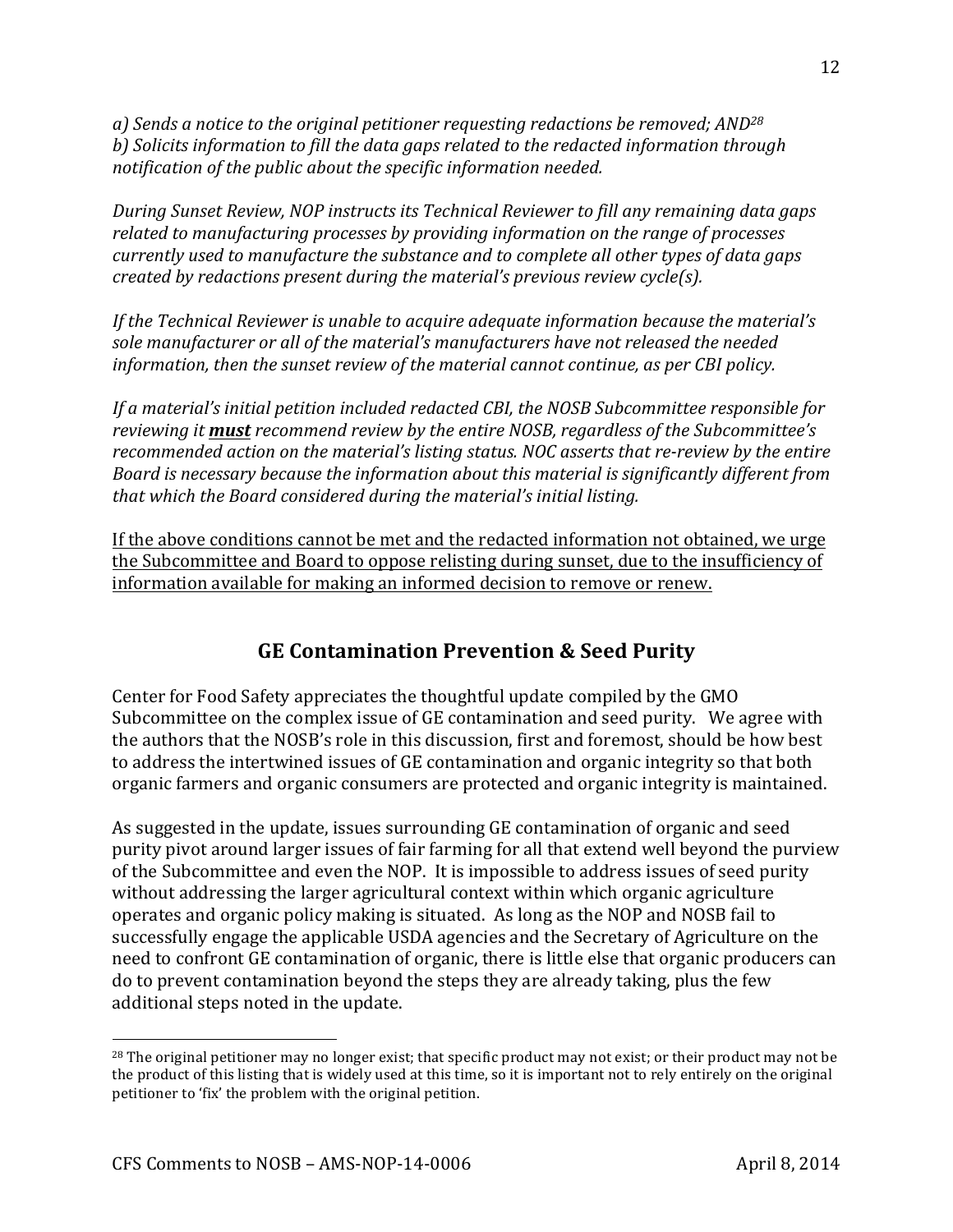USDA's notion of "coexistence" or "concurrent cultivation" lies at the heart of the problem. The Agency's so-called "coexistence policy" assumes that all forms of agriculture can be grown across the country, side-by-side, without any of them adversely affecting the others. That simply is not the case when it comes to GE agriculture. Organic and other non-GE farmers know all too well that their crops can become contaminated as pollen and seed drifts miles away from their original planting location. The recent case of an Australian organic farmer who sued his neighbor after he found GE canola growing on his field demonstrates the seriousness of the contamination problem, and it is the tip of the iceberg.<sup>29</sup> Without mandatory GE contamination prevention measures in place, organic and other non-GE farmers face real economic risks but have little recourse to protect their businesses.<sup>30</sup> Prospects of contamination threaten livelihoods, trading partnerships, and the ability of farmers and food producers to confidently supply non-GE markets. Even USDA admits that is the case. $31$ 

These real-life challenges cannot be solved through "farmer education and collaboration," as has been suggested by USDA in its recent Federal Register notice: "Enhancing Agricultural Coexistence."32 In the absence of mandatory regulations in place to prevent contamination, organic will continue to suffer losses and those losses are likely to increase over time. Moreover, USDA's current lassez-faire "coexistence" policy, which completely deregulates GE crops and allows GE seeds, pollen, and plants to contaminate our nation's farms without restraint or recourse, exacerbates market problems for organic crop and seed producers and threatens their livelihoods.

As it stands, USDA's "coexistence" policy merely serves to perpetuate contamination. The Agency has demonstrated little concern about how contamination will affect farmers who do not want to grow GE crops or how it will affect markets that forthrightly continue to reject GE food. USDA's latest Federal Register notice<sup>33</sup> detailed how farmers' talking-overthe fence with each other could solve the problem of GE contamination by "educating" one another struck a sour cord within the organic community. It further serves to illustrate how little value USDA places on preventing GE contamination of organic and other non-GE crops. So does the Agency's suggestion that farmers enter into non-binding farmerneighbor agreements as a way to prevent GE contamination when, realistically, the only way to prevent it is to stop the flow of transgenes at the source.

<sup>&</sup>lt;sup>29</sup> Coopes, A. 2014. "Closely-watched GM farm case begins in Australia." *Phys.org.* February 11. Available at: http://phys.org/news/2014-02-closely-watched-gm-farm-case-australia.html.

<sup>30</sup> Food & Water Watch. 2014. Organic Farmers Pay the Price for GMO Contamination. Issue Brief. March. Available at: http://documents.foodandwaterwatch.org/doc/GMO\_contamination.pdf.

 $31$  USDA Advisory Committee on Biotechnology and  $21$ <sup>st</sup> Century Agriculture. 2012. "Enhancing Coexistence: A Report of the AC21 to the Secretary of Agriculture". November 19. Available at:

http://www.usda.gov/documents/ac21\_report-enhancing-coexistence.pdf.

<sup>&</sup>lt;sup>32</sup> USDA. 2013. Enhancing Agricultural Coexistence: Request for Public Comment. *Federal Register*, 78: 213. 65960-65962.

<sup>33</sup> USDA. 2013. Enhancing Agricultural Coexistence: Request for Public Comment.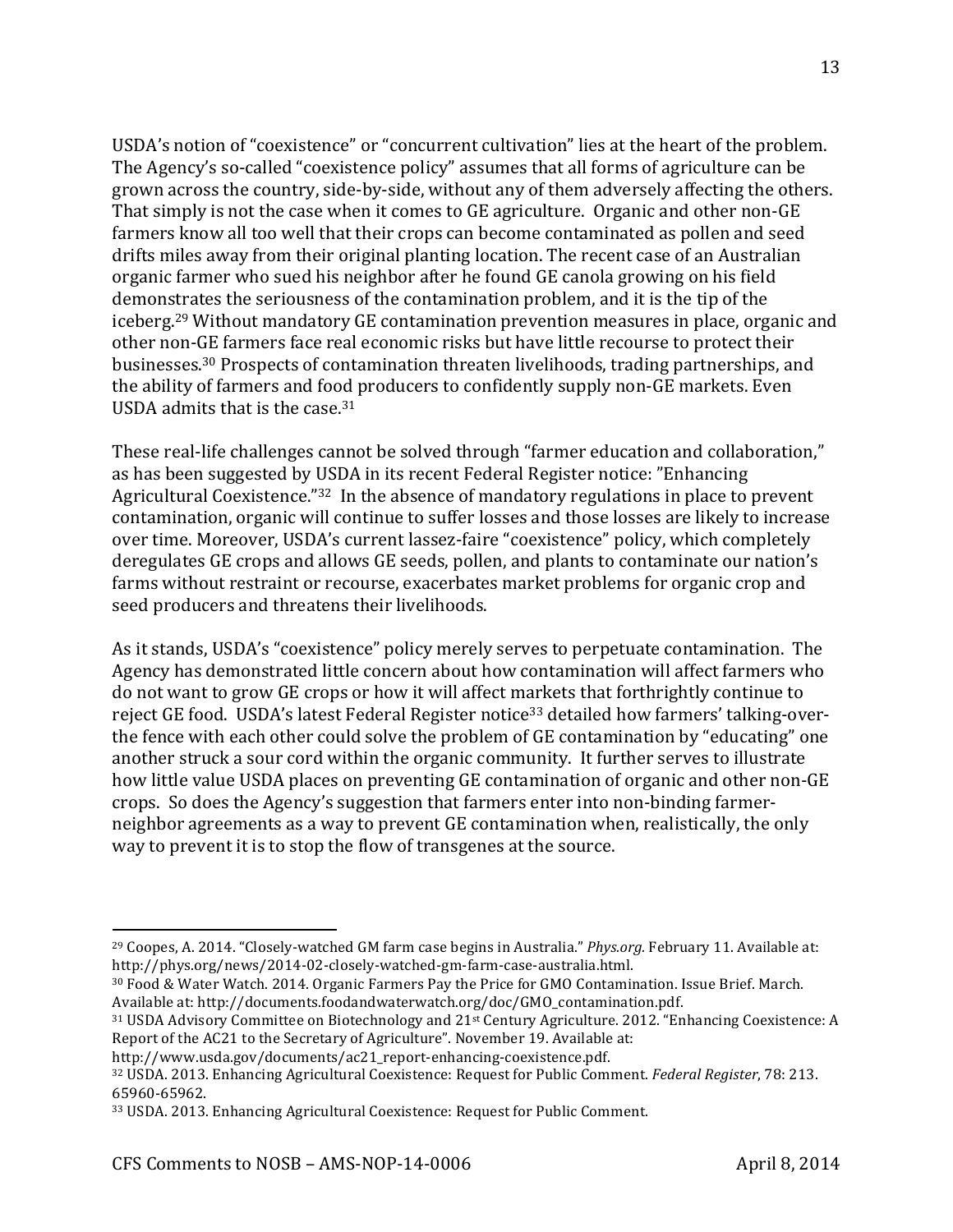The organic sector continues to shoulder far more than its fair share of the burden to prevent contamination while USDA repeatedly discounts the problem. As it stands, huge gaps exist in the regulatory framework for GE crop development which allows the commercialization of GE crops even when notable agronomic, environmental, and socioeconomic risks are clearly present. This pitfall has been made abundantly clear with the deregulation of both GE alfalfa and GE sugar beets because their well-known promiscuity has already led to contamination incidents.<sup>34</sup> That is why Center for Food Safety supports the development of a compensation mechanism that allows contaminated farmers to recoup their losses from the transgenic pollution—i.e., the polluter must be liable and pay for damages. This must be the one of the first steps taken to protect organic growers along with mandating the establishment of a national GE Pollution Prevention Plan.

Given this grave context within which organic agriculture is forced to operate, Center for Food Safety believes that it would be inappropriate to implement a universal genetic purity standard at this time for several reasons. First, other routes of GE contamination must be thoroughly explored to determine all the routes of contamination, including drift, handling, transport, etc. Second, we need more data to ascertain the state of seed contamination and the availability of high quality, non-GE and untreated seed and foundation seed for breeding. All of this will inform a comprehensive assessment of the scope and breadth of the contamination problem, including the potential impacts on seed producers, seed savers, and the availability of non-GE seed now and the likelihood of its availability in the future.

The third reason that the time is not ripe to implement an organic seed standard is because issues regarding liability for GE contamination, the mechanisms for compensation, and the social and economic issues that will be included in the compensation package must be determined first. Otherwise, organic seed producers are at risk of being forced to pay all out-of-pocket costs while the transgenic polluter escapes responsibility. A fourth reason not to set a seed purity standard at this time is because it provides a false assurance that the GE contamination issue is being resolved. Yet, this cannot be the case while entire shipments of organic food continue to be rejected around the world, due to unregulated GE contamination in the US. $35$  Finally, setting a standard for organic seed purity in the absence of a robust, National GE Contamination Prevention Plan could force organic growers to use non-organic seed just to avoid GE contamination, in violation of one of the basic tenets by OFPA—namely to require the use of organic seed.

Clearly, there is an urgent need to prevent GE contamination of organic to preserve organic markets, integrity, and consumer confidence. We believe that it is the duty of the NOP to work with the appropriate agencies within USDA to ensure that organic is a protected form

<sup>34</sup> See CFS Plaintiffs' Motion for Summary Judgment, *Grant v. Vilsack*, Case No. 1:11-cv-00308 (D.D.C. Sept. 23, 2011) (Dkt. No. 86-1), at 30–33, and evidence cited therein (containing evidence introduced in the sugar beets litigation documenting extensive contamination in the Willamette Valley at distances far greater than 4miles); Gillam, C. 2013. USDA will not take action in case of GMO alfalfa contamination. *Reuters*. September 17. Available at: http://www.reuters.com/article/2013/09/17/usa-alfalfa-gmo-idUSL2N0HD1SQ20130917.  $35$  Greenpeace International & GeneWatch UK. 2014. GM Contamination Register. Available at: http://www.gmcontaminationregister.org.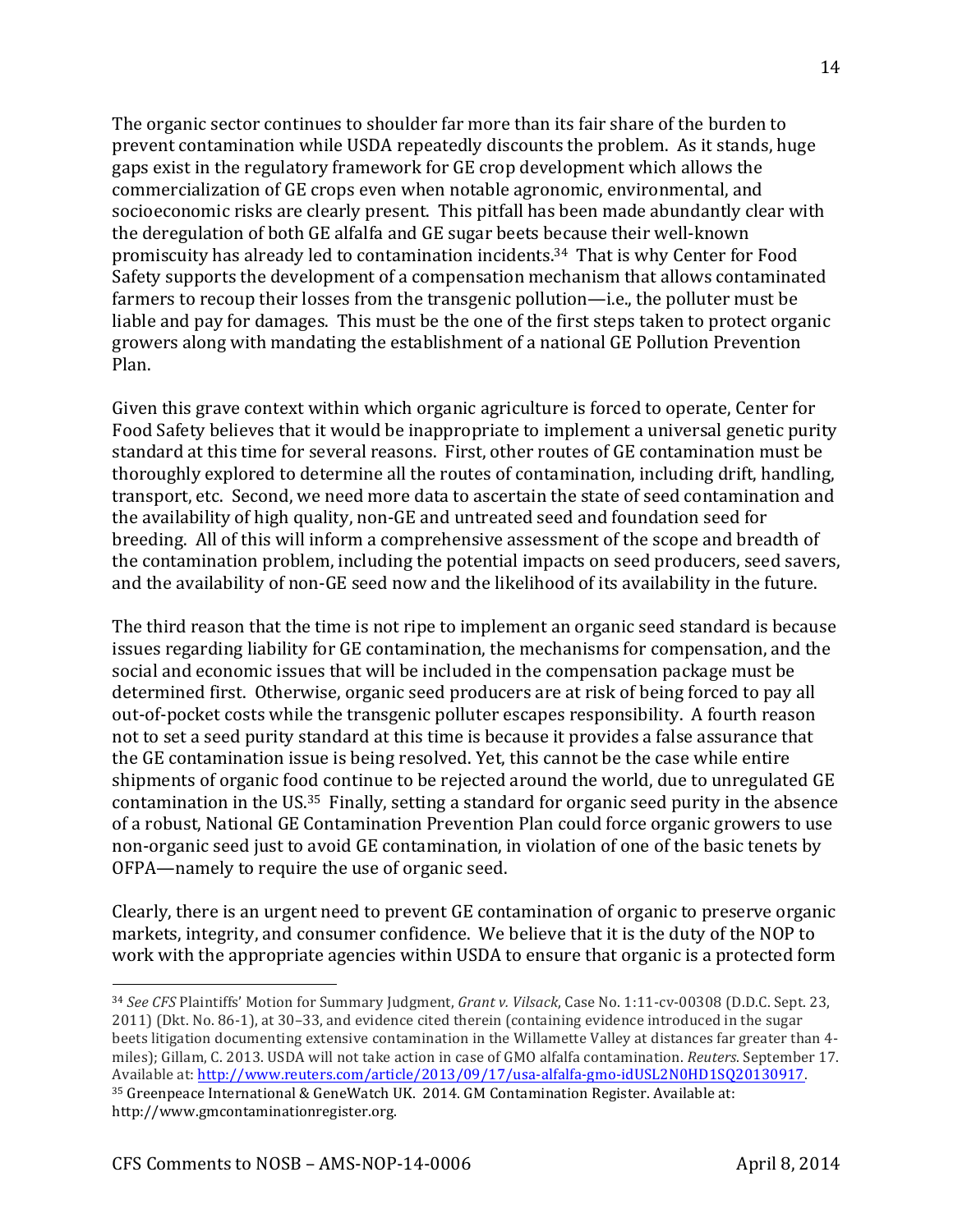of agriculture because USDA's mission is to ensure fair farming for all. GE contamination of organic precludes that from happening.

Center for Food Safety congratulates the NOSB for being responsive to public concerns about GE contamination of organic crops and seeds, repeatedly raised in public comments. We are pleased to see the GMO Ad hoc Subcommittee continue to grapple with tough questions in search of solutions by actively soliciting public input. We encourage the NOSB to assert its legally mandated authority, granted under OFPA, to seize this opportunity to communicate the concerns and suggestions made by the wider organic community to the Secretary of Agriculture.

We further urge the NOSB to call upon the NOP take a more proactive role in advocating for GE contamination prevention measures to ensure organic integrity. Until mandatory GE contamination prevention measures are in place that can demonstrate that GE contamination prevention is possible, CFS calls for a moratorium on the approval or deregulation of any new GE crops.

## **Streptomycin**

Center for Food Safety opposes an extension for the use of streptomycin in apple and pear orchards beyond the current expiration date of October 21, 2014. Streptomycin does not meet the review criteria required under OFPA for substances to be added to the National List (NL). In fact it never has, but now the evidence is even stronger to support sunsetting streptomycin once and for all.

In 2011, the Crops Subcommittee determined that streptomycin *failed to satisfy all three review criteria.*<sup>36</sup> Even though the Subcommittee recommended against its extension, the full NOSB voted in 2011 to extend its use until 2014. That decision included an explicit expectation that the industry would work to identify alternatives.<sup>37</sup> Despite the NOSB's clear intent to end its use, the current Crops Subcommittee has recommended yet another extension. What is even more perplexing is the fact that the Subcommittee now decided that streptomycin does satisfy all the materials review criteria, even in the face of mounting evidence about the environmental and health risks of continued spraying in orchards. Subsequently, the Subcommittee has *again* recommended extending the approval, *again* with the caveat that its use should end, saying that they are "committed to the phase out of this material."<sup>38</sup> This type of contradictory policy-making does little to bolster consumer confidence in the National Organic Program or the organic label.

<sup>36</sup> NOSB. 2011. Formal Recommendation by the NOSB to the NOP: Streptomycin Sunset. April 29.

<sup>37</sup> NOSB. 2011. Formal Recommendation by the NOSB to the NOP: Streptomycin Sunset.

<sup>38</sup> NOSB Crops Subcommittee. 2013. Petitioned Material Checklist: Streptomycin. August 6, Reviewed and Revised February 18, 2014. Page 3.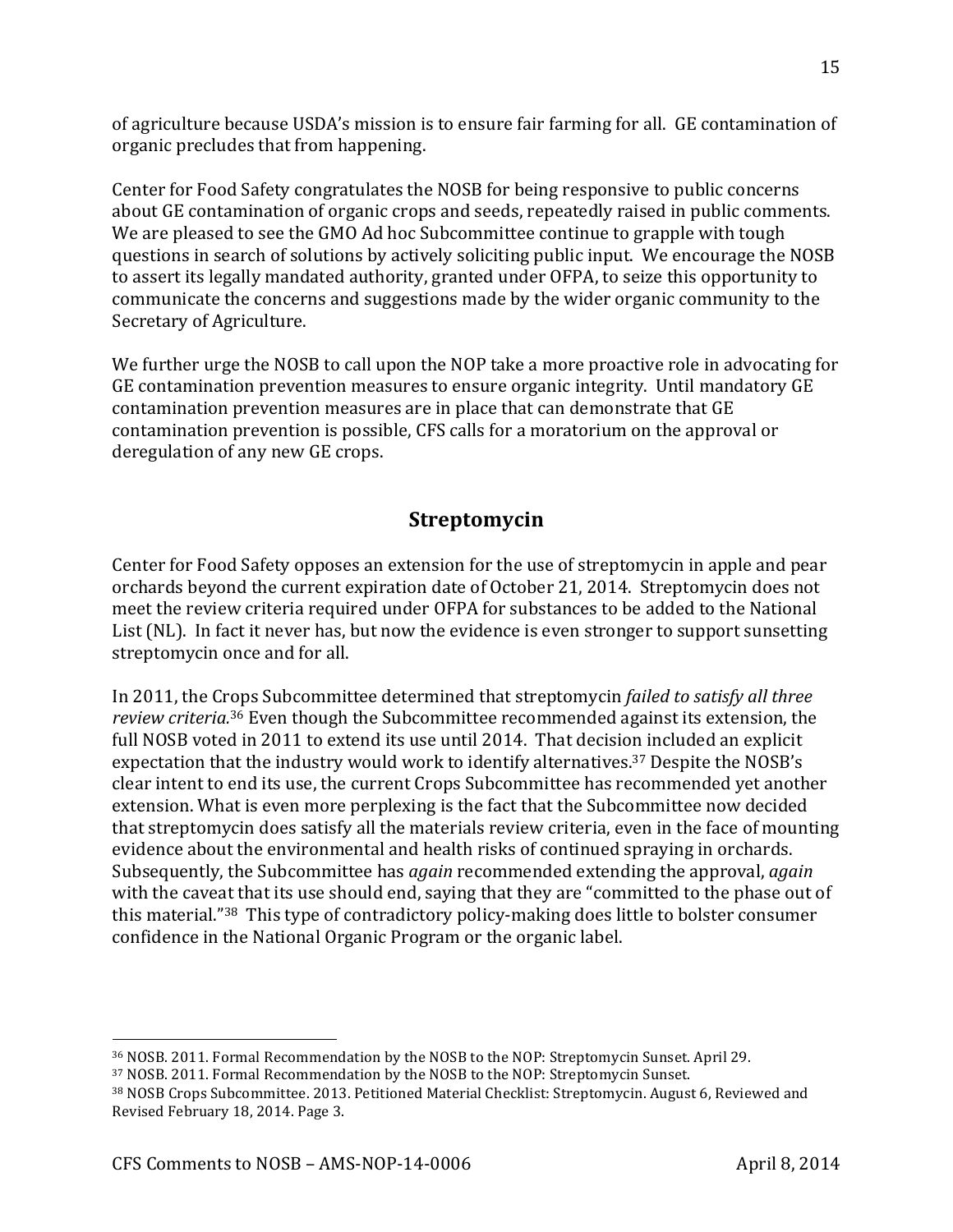#### **Streptomycin Must Be Phased Out Now**

Streptomycin use in organic orchards should not be extended because it is incompatible with organic systems and because it poses unnecessary threats to human health. The use of streptomycin contravenes the NOSB's stated Principles of Organic, which emphasize promoting and enhancing "biological cycles" and "the use of cultural, biological, and mechanical methods, as opposed to using synthetic materials."<sup>39</sup> The risks of using streptomycin are even clearer than those from using tetracycline, which the NOSB voted to allow to sunset at its April 2013 meeting. Scientists have shown that the mechanism for streptomycin resistance in fire blight is directly applicable to human pathogens, meaning that the same gene gives both types of bacteria resistance. Fire blight resistance to streptomycin is also already widespread in orchards, so this resistance gene is present as a result of spraying. These two details are less clear for tetracycline. With the phase out of tetracycline scheduled for October 2014, it is especially important to maintain consistency by not extending the allowance for streptomycin. If streptomycin use is permitted beyond October 2014, some growers in areas without streptomycin resistance could turn to using it instead of tetracycline for fire blight control, enhancing resistance opportunities and streptomycin use.

The Crops Subcommittee acknowledged the differences between tetracycline and streptomycin by including a section in their report describing the contrasts. The points raised emphasized that the adverse impacts of streptomycin are even stronger than tetracycline.<sup>40</sup> Given the extensive debate at the April 2013 NOSB meeting that led to a vote to phase out tetracycline, it is clear that the NOSB agrees that antibiotics do not belong in organic and it should phase out the use of streptomycin as well. Organic systems should not be furthering the non-essential use of this important antibiotic.

#### *Antibiotic%Resistance%Develops%and%Spreads*

The use of streptomycin is inconsistent with organic principles and practices, predominantly because it inevitably contributes to incidences of antibiotic resistance in bacterial populations.<sup>41</sup> Streptomycin resistance to fire blight is widespread in orchards where it has been used, rendering it ineffective in those locations. Its impacts are longlasting as well, as resistance has been detected in orchards up to ten years after the spraying has stopped. $42$ 

Resistance to streptomycin can occur either as a random mutation or as acquired resistance from another bacterium.<sup>43</sup> Horizontal gene transfer -- a process by which bacteria can pass on plasmids or other traits that confer resistance to one another -- allows for resistance that develops in orchards to move out into the wider bacterial population.<sup>44</sup>

!!!!!!!!!!!!!!!!!!!!!!!!!!!!!!!!!!!!!!!!!!!!!!!!!!!!!!!!!!!!

16

<sup>39</sup> NOSB. 2011. NOSB Principles of Organic Production and Handling. October 17.

<sup>&</sup>lt;sup>40</sup> NOSB Crops Subcommittee. 2013. Petitioned Material Checklist: Streptomycin. Page 7.

<sup>&</sup>lt;sup>41</sup> NOP. 2011. Technical Evaluation Report: Streptomycin – Crops. March 8. Lines 429-431.

<sup>&</sup>lt;sup>42</sup> NOSB Crops Subcommittee. 2013. Petitioned Material Checklist: Streptomycin. Page 7.

<sup>&</sup>lt;sup>43</sup> NOSB Crops Subcommittee. 2013. Petitioned Material Checklist: Streptomycin. Page 7.

<sup>&</sup>lt;sup>44</sup> NOSB Crops Subcommittee. 2013. Petitioned Material Checklist: Streptomycin. Page 6.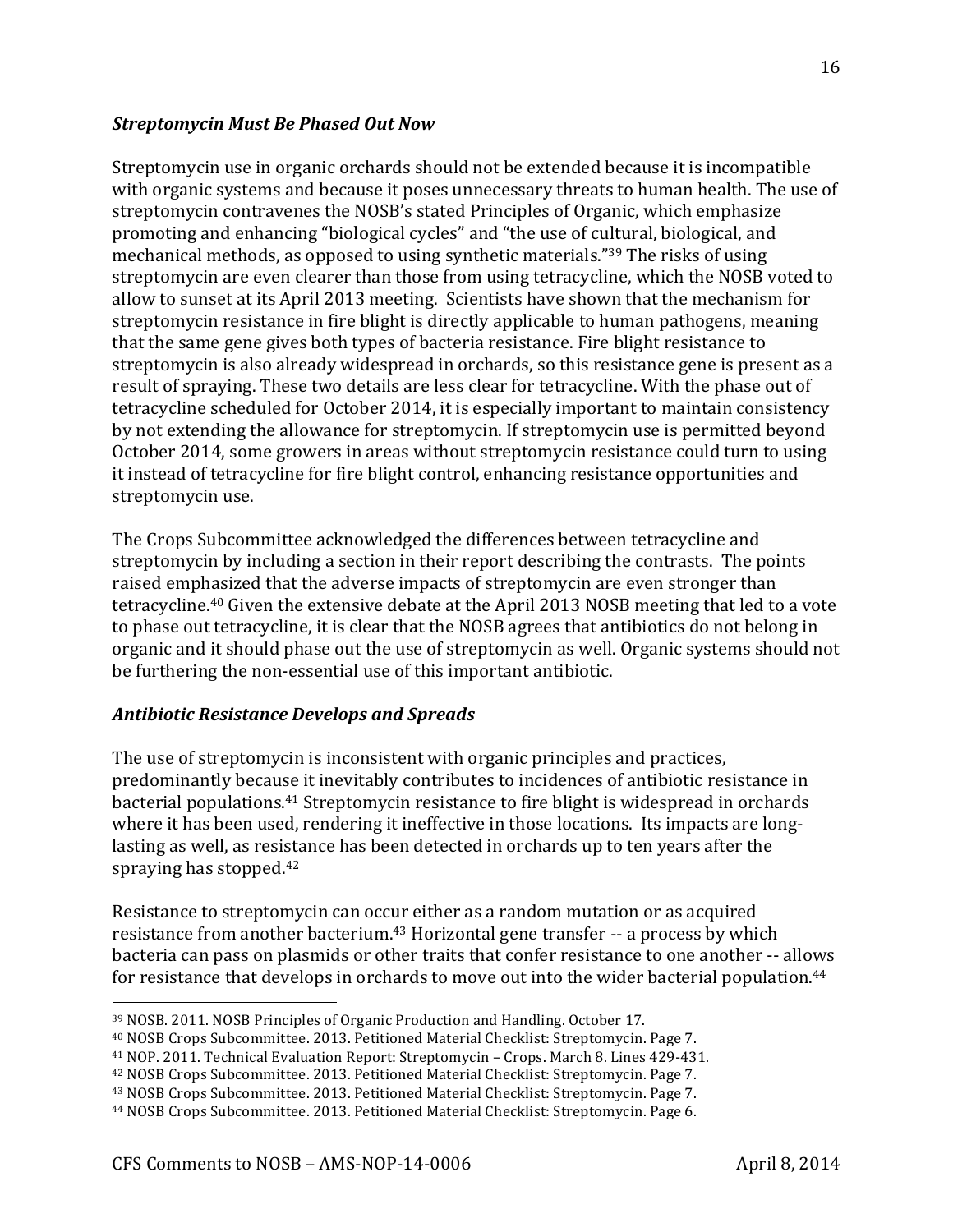It occurs readily between various species of bacteria and is the primary means by which antibiotic resistance is spread. This mechanism means that *any* use of antibiotics contributes to the pool of resistance by selecting for resistance and then allowing it to move between different bacteria. When bacteria are exposed to antibiotics, susceptible bacteria die and those with resistance survive and increase their incidence of conjugation (gene transfer) with other bacteria, enhancing the spread of antibiotic resistance. For this reason, infectious disease experts worldwide have called for an end to any unnecessary uses of antibiotics to retain their effectiveness in treating human diseases.<sup>45</sup>

Resistance to streptomycin has already been identified in the fire blight pathogen, *Erwinia* amylovora, in many orchards, including plasmid-borne resistance across the U.S.<sup>46</sup> Genes carried on a plasmid are very susceptible to horizontal gene transfer between bacterial species. Several researchers have documented how streptomycin resistance spreads through bacteria, contributing to our certainty that resistance can spread from orchards.<sup>47</sup> Use of streptomycin is likely to result in a greater diversity of mobile resistance genes in orchards that can be transferred amongst bacteria.<sup>48</sup> This means that there are more genes available to other bacteria, and potentially pathogens, that confer resistance to streptomycin.

### *Antibiotic%Resistance%Negatively%Impacts%Human%Health*

Antibiotic resistance has been identified as a major human health concern by many healthbased organizations, including the Centers for Disease Control and Prevention (CDC) and the World Health Organization (WHO).<sup>49</sup>

The CDC recently issued a report on antibiotic resistance, stating that its purpose is "to" increase awareness of the threat that antibiotic resistance poses and to encourage immediate action to address the threat."<sup>50</sup> Unnecessary uses of antibiotics in all sectors contribute to the development of antibiotic resistance. Since streptomycin is considered a critically important antimicrobial for treating human infections, it is vital to curtail nontherapeutic uses of this drug.<sup>51</sup> Organic operations absolutely should not be contributing to the development of antibiotic resistance and the loss of effectiveness of this important medical tool in any way.

The plasmid genes for resistance to streptomycin in the fire blight pathogen, *Erwinia amylovora*, are the same as the genes that cause antibiotic resistance in many human

!!!!!!!!!!!!!!!!!!!!!!!!!!!!!!!!!!!!!!!!!!!!!!!!!!!!!!!!!!!!

17

<sup>45</sup> Infectious Diseases Society of America. "Antimicrobial Resistance." Available at: http://www.idsociety.org/AR\_Policy/.

<sup>&</sup>lt;sup>46</sup> NOSB Crops Subcommittee. 2013. Petitioned Material Checklist: Streptomycin. Page 4.

<sup>&</sup>lt;sup>47</sup> NOSB Crops Subcommittee. 2013. Petitioned Material Checklist: Streptomycin. Page 6.

<sup>48</sup> Yashiro E & PS McManus. 2012. Effect of Streptomycin Treatment on Bacterial Community Structure in the Apple Phyllosphere. *PLoS ONE* 7(5): e37131.

<sup>&</sup>lt;sup>49</sup> Centers for Disease Control and Prevention. 2013. Antibiotic Resistance Threats in the United States, 2013.; World Health Organization. 2011. Critically Important Antimicrobials for Human Medicine:  $3<sup>rd</sup>$  Revision.

<sup>50</sup> Centers for Disease Control and Prevention. 2013. Page 6.

<sup>&</sup>lt;sup>51</sup> World Health Organization. 2011.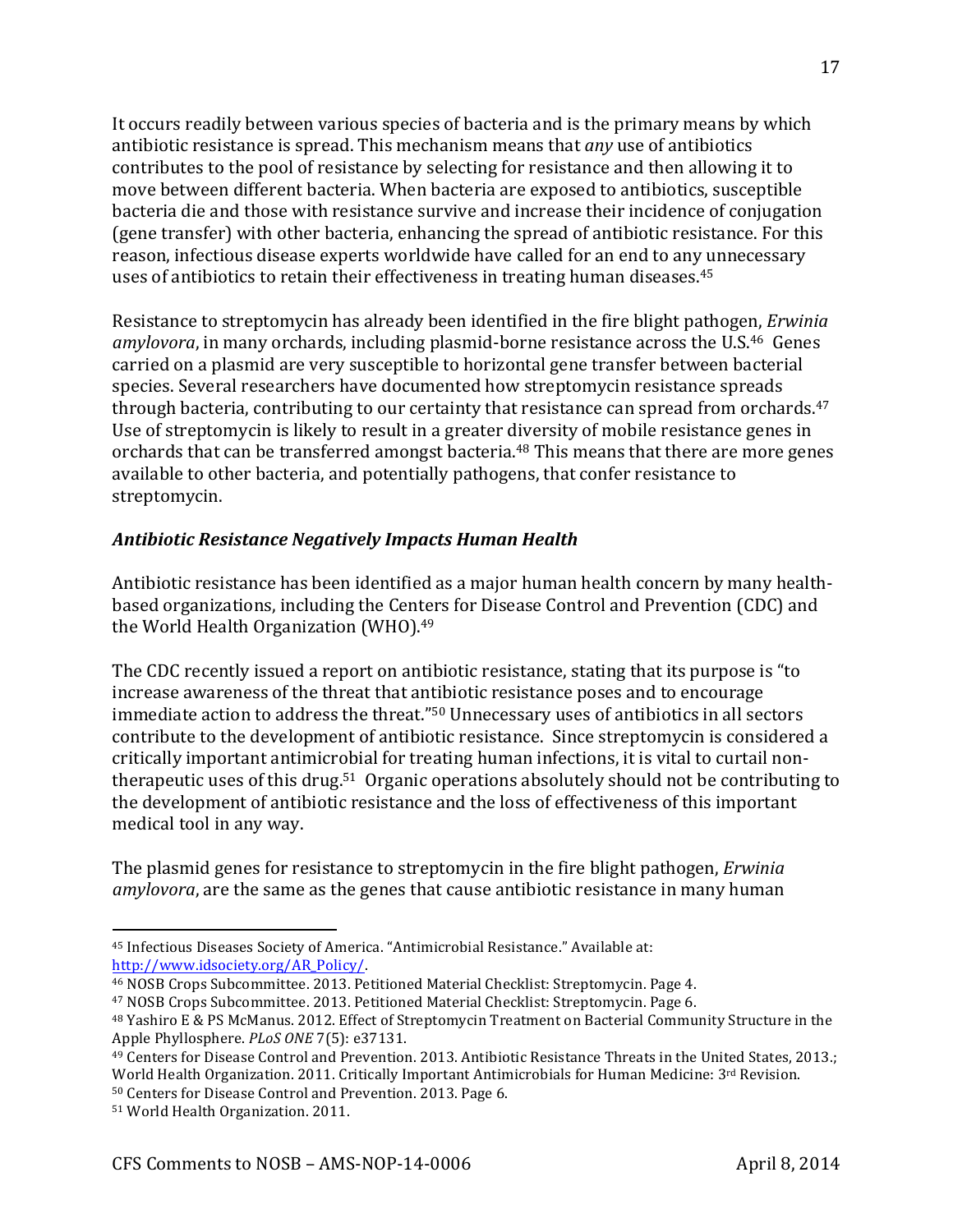pathogens.<sup>52</sup> Thus, development of resistance within an ecosystem can and does contribute to resistance in human pathogens. This critical link in our knowledge of how streptomycin use can affect resistance among human pathogens is acknowledged in the Crops Subcommittee report.<sup>53</sup> Horizontal gene transfer between unrelated bacteria can pass resistant genes between orchard species and human pathogens or simply create a reservoir of resistance in the environment that can later be passed on to pathogenic species. There are a number of mechanisms that can move microbes out of the orchards and into human communities, including dust on fruit, airborne dust, and dirt on workers' shoes.<sup>54</sup> These clear linkages between orchard microbes and human pathogenic communities exist, even when they are not directly exposed to antibiotics.

#### *Streptomycin%Impacts%Soil%Microbial%Ecosystems*

Spraying antibiotics in orchards may disrupt the microbial ecology of soils and agroecosystems, which runs contrary to organic's mandate to 'maintain or improve' ecosystems and build healthy soil.<sup>55</sup> The bioavailabilty of streptomycin in any given location will vary depending on local environmental factors including physical soil type, nutrient availability, and others.<sup>56</sup> Therefore, streptomycin may have a stronger effect or be more persistent in certain areas than others. In several laboratory studies, streptomycin was found to have negative effects on microbial ecology ranging from inhibiting nitrification to significant reductions in total bacterial count and the elimination of several bacterial species.<sup>57</sup> While this suggests that streptomycin use in orchards could have a negative effect on the microbial ecology of soil systems, no field studies have yet confirmed this finding.<sup>58</sup>

Streptomycin is moderately persistent and highly mobile in aerobic soils, so its biological activity can continue to impact soils after spraying has occurred.<sup>59</sup> Streptomycin is a strong algicide and is labeled to prevent application to water bodies.<sup>60</sup> However, algae may be present in soils and streptomycin is vulnerable to leaching, so it could impact nearby water bodies from orchard use.<sup>61</sup> These potential effects from use of streptomycin in orchards are incompatible with the philosophy that underpins organic systems, namely to build soil fertility and biodiversity.

- 55 7 CFR 205.200
- 56 NOP. 2011. Lines 371-373.

- 57 NOP. 2011. Lines 375-398.
- 58 NOP. 2011. Lines 404-409.
- 59 NOP. 2011. Lines 223-225.
- 60 NOP. 2011. Lines 294-295.

<sup>52</sup> NOSB Crops Subcommittee. 2013. Petitioned Material Checklist: Streptomycin. Page 7.

<sup>53</sup> NOSB Crops Subcommittee. 2013. Petitioned Material Checklist: Streptomycin. Page 7.

<sup>54</sup> NOSB Crops Subcommittee. 2013. Petitioned Material Proposal: Oxytetracycline, Majority Position. February 5.

<sup>61</sup> NOP. 2011. Lines 225; 294-299.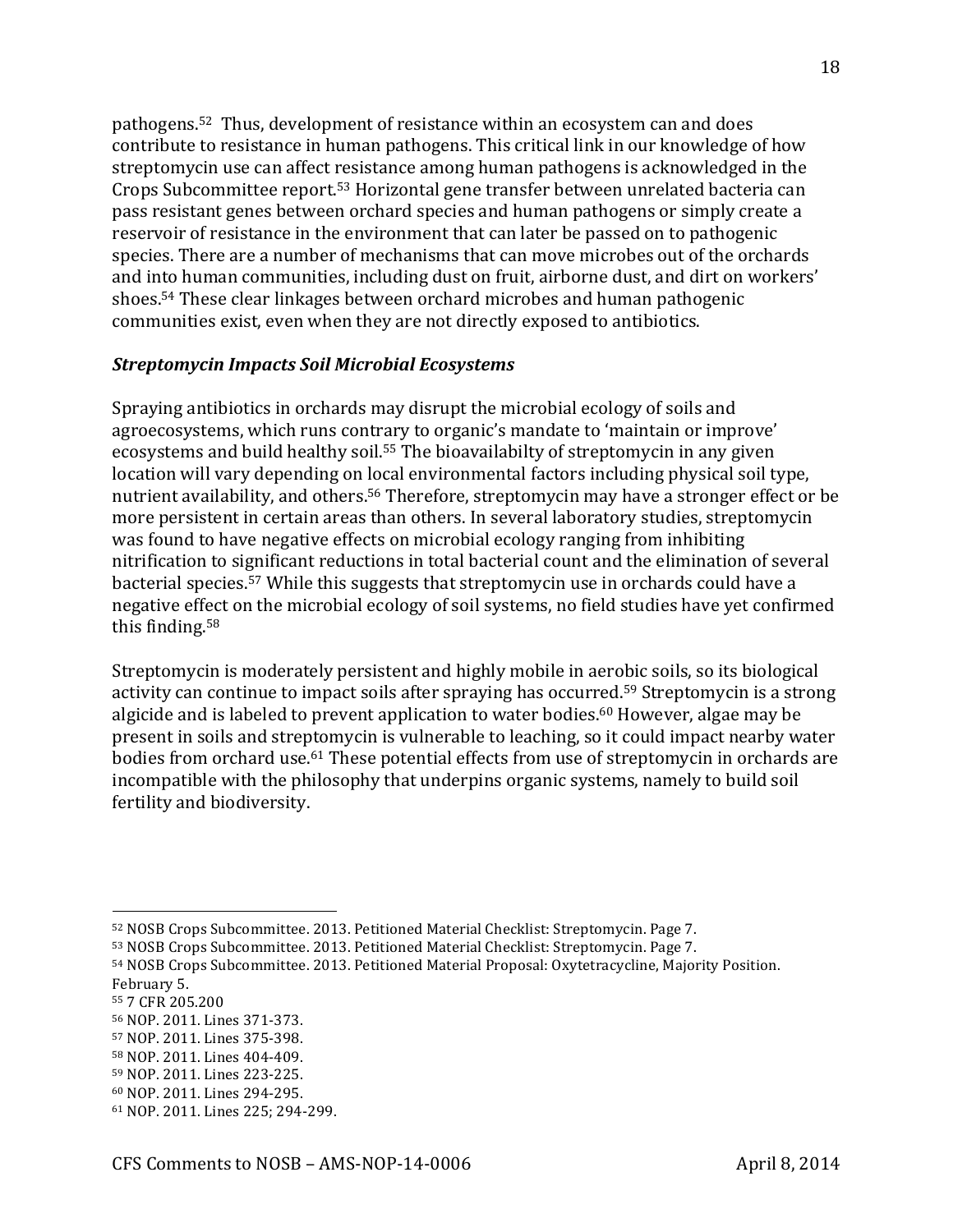#### *Alternative%Management%Techniques%Exist*

Phasing out streptomycin will remove only one of the available tools farmers can use to manage fire blight. The severity of fire blight varies in different years and regions depending upon weather patterns, rain, and humidity; thus requiring a range of techniques for control. No one tool, including antibiotics, can fully control it. With widespread resistance to streptomycin already present in orchards, growers have already had to find alternative controls. Combinations of techniques, including biological controls, limiting soil moisture and the use of manure, pruning, thinning orchards, and planting new orchards with wider tree spacing and disease-resistant varieties can be utilized to manage fire blight damage.62

New biological control products are also entering the market place. While some growers reported mixed success with Blossom Protect during the 2013 growing season, apparently this was due to an unusually warm season in those regions, which increases the activity of fire blight. Unusually harsh weather conditions in a given year will impact crops with different disease pressures and possibly curtail yields. But, any one control strategy should not be dismissed in light of a particularly challenging growing season. The most effective alternative controls require an integrated approach including cultural practices, attention to fire blight prediction models, and alternative biological control products.

One clear example of the success of alternative management techniques is demonstrated in orchards that produce fruit without using antibiotics. There are a number of US orchards that supply organic markets (such as the European Union and Canada) that prohibit the use of antibiotics. These orchards have been successful in mitigating fire blight damage, proving that alternative control techniques can be effective in the absence of antibiotics.<sup>63</sup> This information must be documented and circulated to organic and pear growers across the country to aid them in the control of fire blight. The Organic Center has produced a report on techniques for controlling fire blight without antibiotics that can serve as a grower resource for orchards transitioning away from antibiotic use.<sup>64</sup> Once all organic growers cease using antibiotics, they will have the added advantage of accessing those international markets as well.

#### *Consumers%Do%Not%Expect%Antibiotic%Use%in%Organic*

Consumers do not expect antibiotic use in any sector of organic production, especially given the clear and widely marketed prohibition of their use in livestock rearing. Consumers choose to buy certified organic food because they want to support systems of production that protect and enhance human health and the environment. They also expect their organic food to be grown without the use of antibiotics, growth hormones, genetically

<sup>62</sup> NOP. 2011. Lines 601-617.

<sup>63</sup> NOP. 2011. Lines 671-701.

 $64$  Ostenson, H. and D. Granatstein. 2013. Grower Lessons and Emerging Research for Developing an Integrated Non-Antibiotic Fire Blight Control Program in Organic Fruit. *The Organic Center*. Available at: http://organic-center.org/wp-content/uploads/2013/07/TOC\_Report\_Blight\_2b.pdf.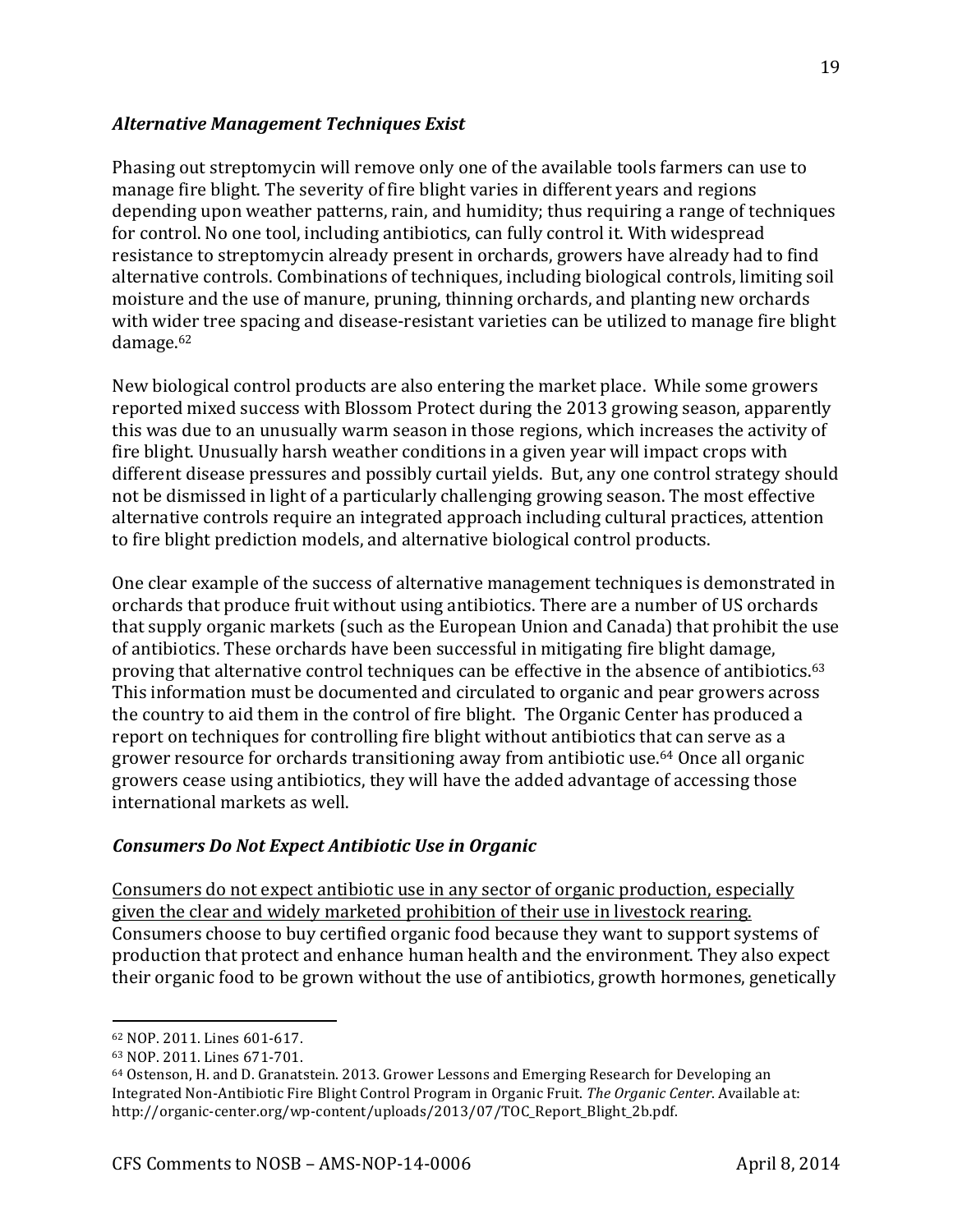engineered organisms, and synthetic herbicides and pesticides.<sup>65</sup> Continuing to allow streptomycin, which has even clearer adverse impacts than tetracycline, will only cause confusion and disillusionment among consumers when they learn that their tree fruit is still being treated with antibiotics. Consumers have made it clear that they do not support the continued use of antibiotics in organic tree fruit, with 30,498 signatories to our 2013 petition on the public record calling for NOSB to oppose another extension to the sunset date for streptomycin.<sup>66</sup>

In addition to concerns about antibiotic resistance development, residues of streptomycin have been identified on treated fruit.<sup>67</sup> This represents an added concern for consumers that even goes beyond the concerns they already had about the use of tetracycline in orchards, because tetracycline residues have not yet been found in fruit from those orchards. The highest concentrations of streptomycin were found in the apple core and skin. Although the residues identified are below EPA limits, organic consumers do not expect *any* residues of antibiotics in the organic fruit they buy.<sup>68</sup>

In order to maintain the integrity of the organic label and its unique position in the marketplace, the NOSB must not extend the use of streptomycin. A strong commitment from the NOSB to uphold the October 2014 expiration date would send a meaningful signal to organic consumers that the NOSB is committed to continual improvement, as per the regulatory charge of the National Organic Program.<sup>69</sup> We strongly urge the NOSB to reject an extension for the use of streptomycin in apple and pear orchards and vote to eliminate the use of antibiotics in organic once and for all.

## **Research Priorities**

CFS appreciates the work of the Materials Subcommittee to identify priority areas for organic research. We are in agreement on most of the research priorities, and offer the following comments.

#### *Whole Farm Systems*

Research focusing on whole farm systems is crucial to furthering the ability of organic farmers to integrate a variety of management practices across various aspects of their farm operations. This type of research is particularly important because the majority of agricultural research focuses solely on isolated or individual parts of the farming system instead of striving to develop holistic management approaches. Prioritizing research that examines many facets of organic systems to identify synergistic techniques will help

<sup>&</sup>lt;sup>65</sup> Organic Trade Association. 2011. U.S. Families' Organic Attitudes & Beliefs, 2011 Tracking Study. Page 13.  $66$  Please see the text of our petition, attached as Appendix A and submitted to the public record docket with our October 2013 comments.

<sup>&</sup>lt;sup>67</sup> Mayerhofer G. et al. 2009. Detecting streptomycin in apples from orchards treated for fire blight. *Journal of* Antimicrobial Chemotherapy 63(5): 1076-1077.

<sup>68</sup> NOP. 2011. Lines 242-244.

<sup>69 7</sup> CFR §205.200.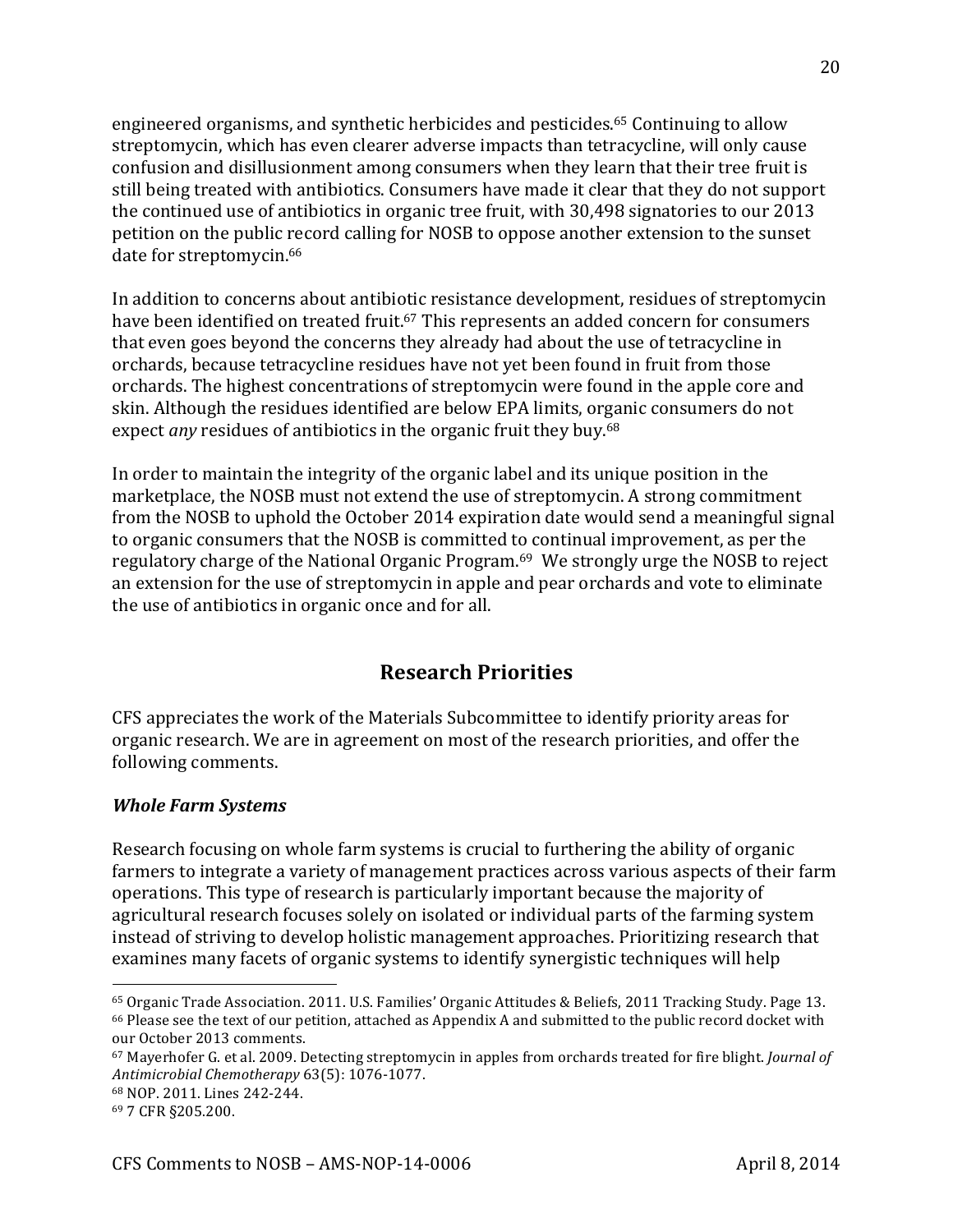continue to advance organic production. Many of the other research priorities mentioned in this paper would also benefit from research focused on a systems-based approach.

Whole farm systems research should continue to emphasize the role of biodiversity in maintaining the functioning of thriving organic systems. According to the Wild Farm Alliance, "biodiversity conservation is part of the definition of organic farming, and the NOP requires that operators (farmers, ranchers, wild crop harvesters, and handlers) maintain or improve their soil, water, wetlands, woodlands, and wildlife."70 Biodiversity is especially crucial for pest management and to combat disease resistance, as outlined by the Wild Farm Alliance in their Biodiversity Checklist. Since biodiversity enhancement is required under OFPA, more research in this area would benefit new and existing farmers by helping them to meet this requirement.

### *Alternatives%to%Antibiotics%for%Fire%Blight*

CFS concurs that researching alternatives to antibiotics as a way to manage fire blight is a high priority for organic apple and pear growers. Given the NOSB's recommendation to phase-out of the use of tetracycline and the likelihood that streptomycin will soon also be removed from the NL, all points raised in the research proposals are high priorities. They should be approached with systems-based research to identify holistic management strategies that combine a range of fire blight control tactics. Given the challenges associated with implementing alternative control measures, Center for Food Safety recommends adding the following research priorities to the Materials Subcommittee's list of research priorities for fire blight control:

- 1. Methods to increase the accuracy of monitoring for the presence of fire blight;
- 2. Systems-based approaches to preventing and controlling fire blight;
- 3. Field trials to determine efficacy of using new materials on existing organic and pear farms with minimal, moderate, and severe fire blight problems.

### *Methionine%Alternatives%*

CFS agrees with the Materials Subcommittee that finding alternatives to synthetic methionine is a high priority. In addition to the research topics suggested by the Subcommittee, the following topics have been mentioned by public commenters to assist in providing natural sources of methionine to omnivorous livestock:

1. High-methionine corn;

- 2. Practical implementation of systems for insect-based diets;
- 3. Using black soldier flies and other high methionine insects as a methionine source in poultry rations; and
- 4. Natural methionine supplements.

<sup>&</sup>lt;sup>70</sup> Wild Farm Alliance. 2013. "Organic & Biodiversity News." Available at: http://www.wildfarmalliance.org/resources/organic\_BD.htm.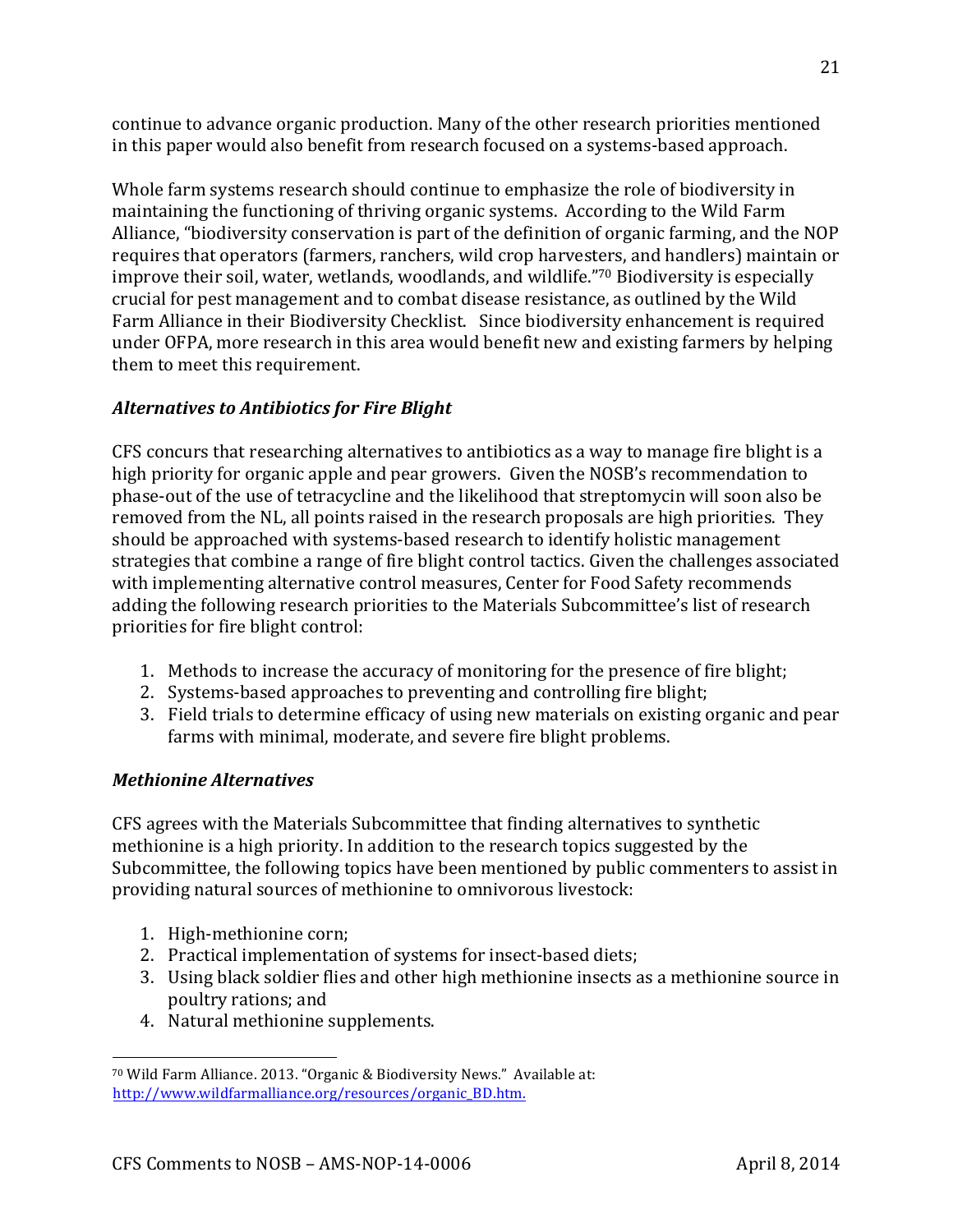### *Organic%Aquaculture%*

CFS has consistently noted the complexity of the debate surrounding allowing different types of aquaculture production systems under the NOP's jurisdiction. Many outstanding questions remain unanswered regarding the type and location of such systems the types of species that would be allowed before the development of an organic aquaculture system can proceed, etc. (see CFS's aforementioned comments in this submission for greater details).

We strongly agree with the Materials Subcommittee that more research is needed for organic aquaculture to become a reality. Any discussion of aquaculture materials is inappropriate until the specific systems within which organic aquaculture would operate are described and evaluated and unless and until clear evidence exists to demonstrate that aquaculture does indeed fit within organic principles.

### *Biodegradable%Biobased%Mulch*

CFS suggests that the Materials Subcommittee add Biodegradable Biobased Mulch to the list of "Topics for Future Review." On August 22, 2013, NOP published a proposed rule that discusses the addition of Biodegradable Biobased Mulch to the National List (see CFS's detailed comments on the proposed rule).<sup>71</sup> NOSB's prior consideration of this material showed that more information is needed to be able to answer questions related to the effects of these materials on soil chemistry and soil organisms, as well as how degradation is affected by a range of environmental factors. It is clear that ongoing research on biodegradation of these projects should be supported and considered as the NOP evaluates the material and moves through the rulemaking process because completed research has not shown full degradation.

#### *Consumer%Demand%and%Other%Economic%Issues*

Although economic impacts are not issues that OFPA requires the NOSB to consider in its evaluation of materials, we understand that the NOP must give economic justifications for its actions to the Office of Management and Budget in implementing NOSB recommendations. Compatibility with organic production also includes meeting consumer expectations. The "consumer demand" topic, as described in the Materials Subcommittee, inappropriately questions the motives of consumers and consumer advocates. Since organic is structured as a marketing program, meeting consumer expectations is at the core of the program's success. In addition, consumer advocates play a critical role in providing public input into organic policymaking discussions, advocating on behalf of their constituencies, and keeping the general public apprised of the latest developments in organic.!

<sup>&</sup>lt;sup>71</sup> Center for Food Safety. 2013. Comments on Biodegradable Bioplastic Mulch Film Draft Rule. October 21. Available at: http://www.centerforfoodsafety.org/files/cfs-mulch-comments-102013\_35610.pdf.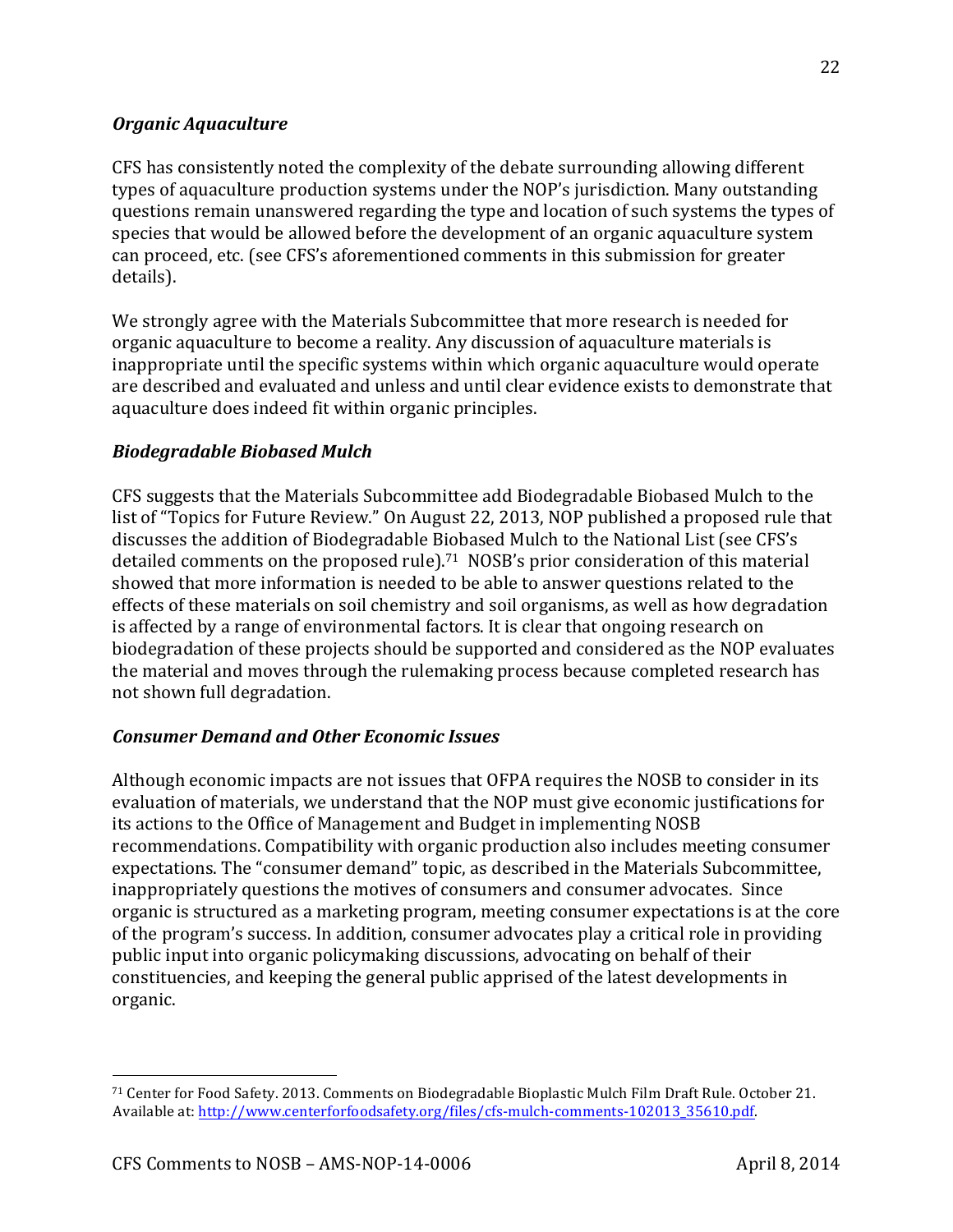Some issues that arose in the discussion of antibiotics warrant additional market research. Although some items specifically refer to apples, pears, and antibiotics, more general research is needed as well on impacts on growers, distributors, processors, and retailers. Such assessments should focus on:

- 1. Impacts within the organic marketplace such as shifts in sourcing tree fruits (e.g.  $\overline{a}$ ) more overseas, less domestic);
- 2. Patterns of certification of tree fruit acreage;
- 3. Market research on consumer acceptance of alternative tree fruit varieties that are resistant to fire blight:
- 4. Impacts in the organic marketplace of a loss of trust in organic integrity; and
- 5. An assessment of the appropriate data needed to more accurately measure consumer preference and expectations.

### *Reduction%of%Genetically%Modified%Content%of%Breeding%Lines*

Significant research is necessary to address GE contamination, which is not just limited to GE content in breeding lines. See comments of the Organic Seed Alliance which outlines in detail why a singular focus on "purification" of breeding lines is not sufficient.

The GE contamination question should be more accurately stated as: *"What techniques can be,applied,to,prevent,or,eliminate,contamination,by,GE,crops,and,seeds,in,organic, production?"* Unless USDA, which is the lead government agency responsible for advancing fair farming for all, deliberately and conscientiously undertakes GE contamination prevention for all of US agriculture, conversations focusing solely on what organic producers can or should do will have little meaning (see CFS's aforementioned comments on this issue in this submission).

It is the duty of NOSB to continue to advise the Secretary of the seriousness of the full range of contamination problems with respect to organic and to request research that documents its presence. In addition, research is needed regarding the specific techniques owners and users of the GE technology can use to prevent contamination of organic (as well as other non-GE agriculture).

Even though the USDA/NOP continues to advise the NOSB that GE contamination is outside of its purview, we continue to respectfully disagree. It is the duty and responsibility of the NOSB to protect the rights of farmers to practice organic agriculture, and GE contamination infringes upon those rights to such an extent that the NOSB cannot remain silent on the issue.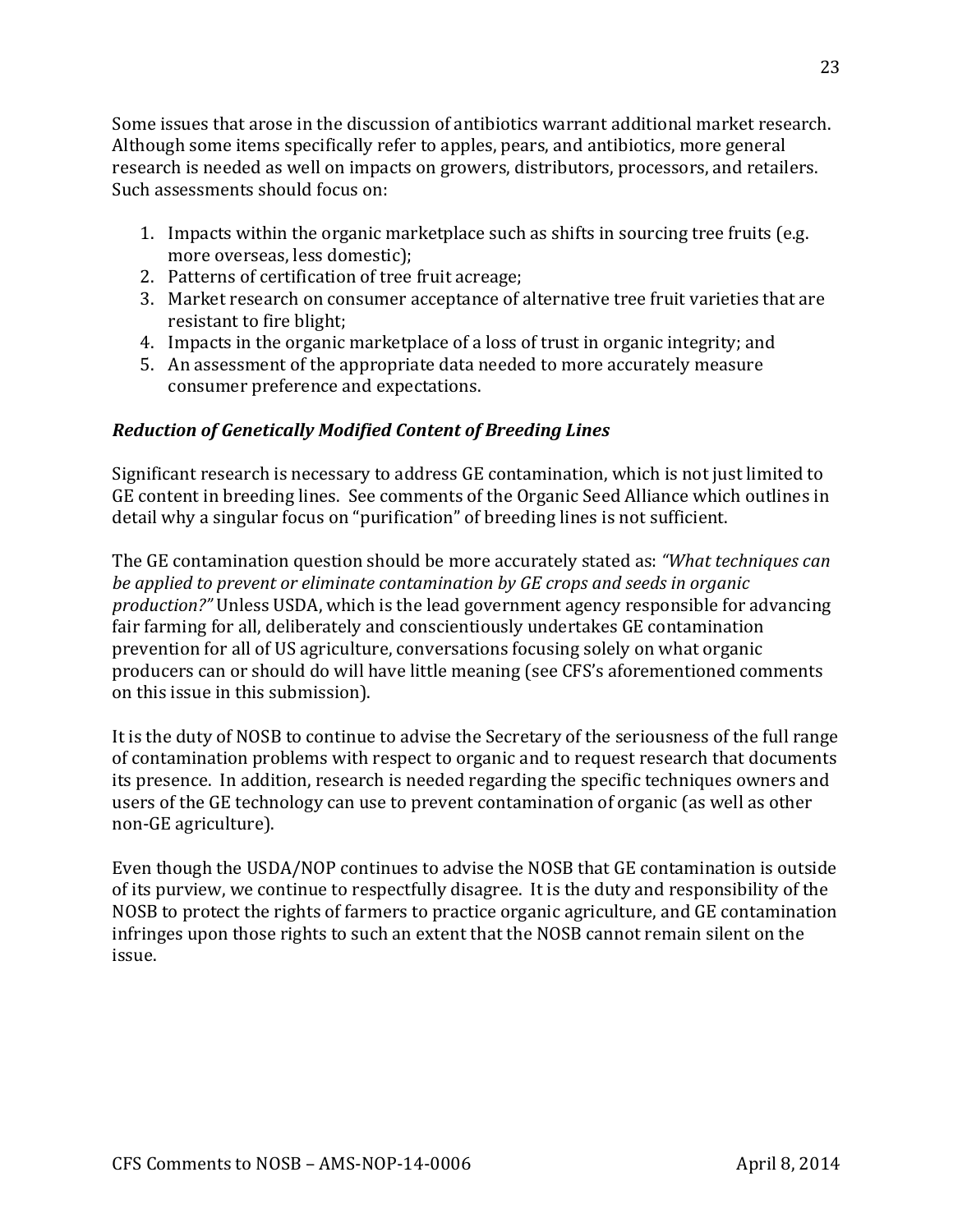Thank you for your consideration of our comments.

Respectfully submitted by:

Lisa J. Bunin, Ph.D. Organic Policy Director

Paige M. Tomaselli Senior Staff Attorney

Sarah M. Stevens Organic Program Assistant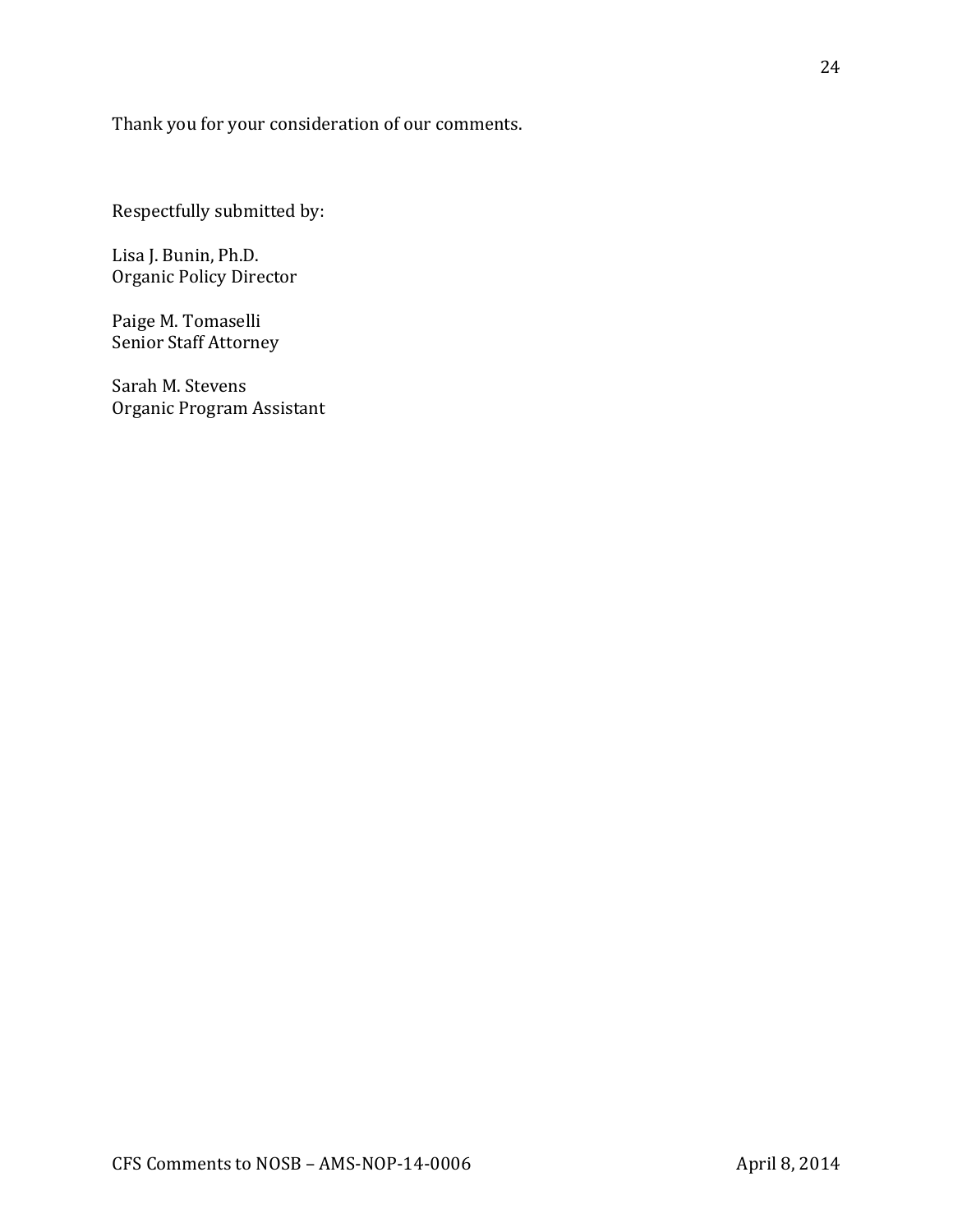## **Appendix**

### Fish Escapes from Aquaculture Facilities

Fish escapes from aquaculture facilities are not isolated occurrences. Even in a single year a given company will likely experience multiple fish escapes at its facility. Marine Harvest, for example, operates multiple facilities in Scotland and it reported 33 escapes within a tenyear period, resulting in a total 290,345 escaped Atlantic salmon. In that same ten-year period, Kames Fish Farming had 11 escapes, resulting in 32,790 halibut, rainbow trout, and Atlantic salmon being unintentionally released into the marine environment. While these companies have attempted to correct their containment measures after each event, it is clear from their experiences that escapes are exceedingly difficult if not impossible to prevent. This is especially evident considering the variety of causes of the escapes that have been reported, including human error, extreme weather, and predator attacks. In some cases, holes are discovered in nets due to unknown causes and the numbers of fish escapes remain undocumented and unknown.

Compared to other fish-farming countries—Canada, Norway, the United States—Scotland is unique in its commitment to comprehensively collect detailed information on reported escapes and make those figures publicly available. The Scottish Government provides an annual list of escapes that includes the date, location, company, number, species, and cause of each event that occurred each calendar year. The data is based upon the fact that facilities are required to closely monitor their stocks and file detailed reports with the government for each escape. Therefore, it is highly unlikely that Scotland's escape figures are outside the norm and rather that escapes in other countries continue to go undocumented.

The Scottish Government requires that all fish farms report any suspected or confirmed escapes in writing to the Scottish Ministers immediately. Failure to do so may result in a recorded offense. In addition, farms are required to submit follow-up notifications within 28 days of the event to provide final figures and information regarding the escape.<sup>72</sup> The mechanisms for reporting are clearly defined and universal for all farms operating in Scotland. In contrast, aquaculture in the United States is less centrally regulated. Permitted aquaculture facilities in Maine, for example, are required to develop a containment management system (CMS). The Maine Department of Marine Resources (DMR) provides general guidelines, but otherwise the details of a facility's escape prevention and response procedures are developed internally by the company. Once designed, a farm's CMS is audited by the agency only once a year or within 30 days of a reportable escape.

Compounding the issues inherent in self-regulation, a reportable escape is defined by DMR as consisting of "25% or more of a cage population and/or more than 50 fish with an

<sup>&</sup>lt;sup>72</sup> Marine Scotland. 2012. "What to do in the event of an escape of fish from a fish farm." Available at: http://www.scotland.gov.uk/Resource/0040/00403925.pdf.!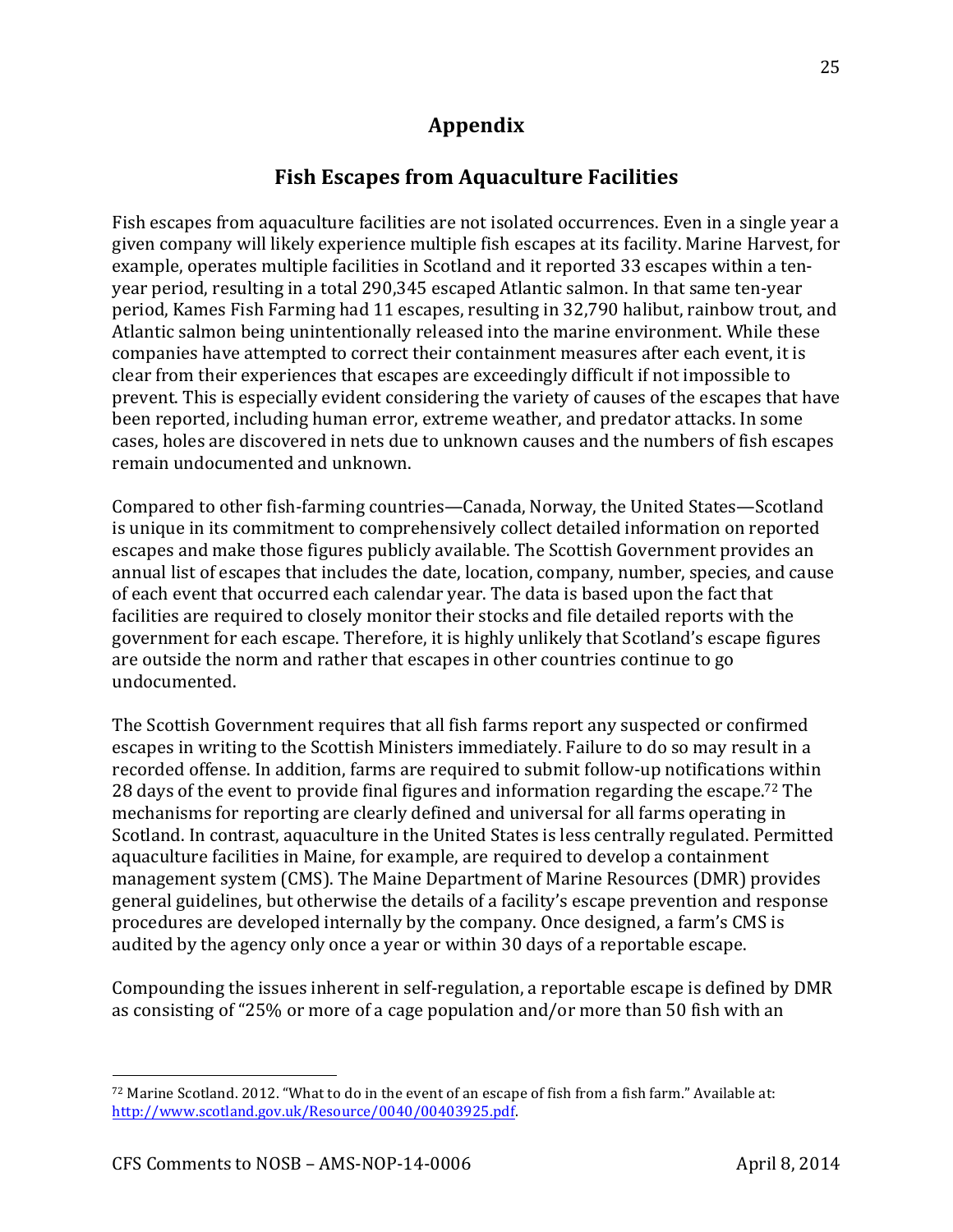average weight of two kg each."73 Washington state, the U.S.' other primary finfish producer, has similar biomass thresholds for reporting fish escapes.<sup>74</sup> The allowance for self-reporting coupled with threshold requirements likely means that fish escapes consistently go undocumented.

http://www.maine.gov/dmr/aquaculture/documents/netpenapplication.pdf.!

<sup>73</sup> Maine Department of Marine Resources. 2012. "Application for a Standard Aquaculture Lease: Net Pen Aquaculture Discharge." Available at:

<sup>&</sup>lt;sup>74</sup> Personal Communication. 9/3/2013. John Kerwin, Fish Health Manager, Washington State Department of Fish and Widlife.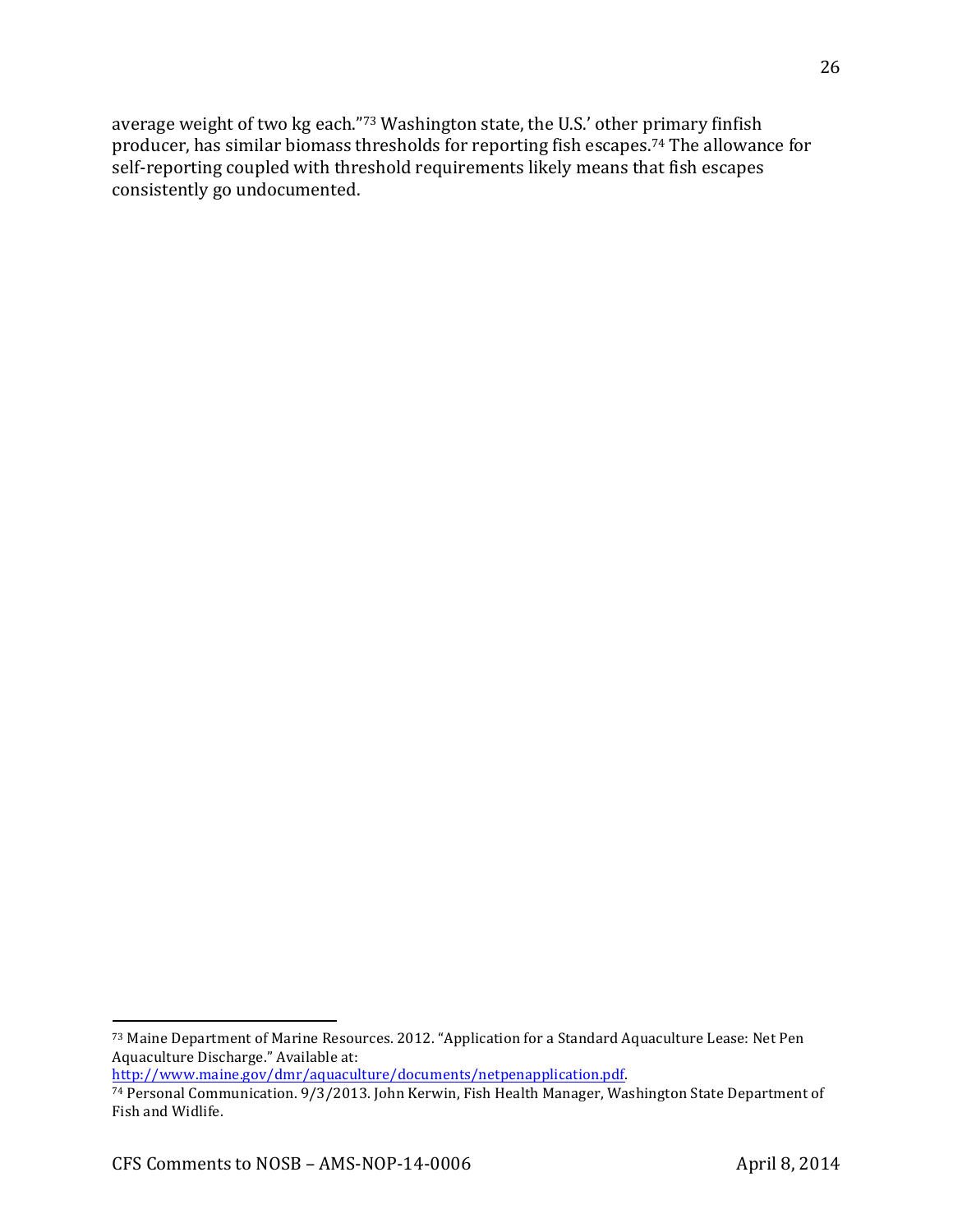

# TABLE I: ANNUAL FISH FARM ESCAPES BY SPECIES AND COUNTRY\*

| $Y\overline{\sf EAR}$ | <b>COUNTRY</b>       | <b>SPECIES</b>      | OF ESCAPES<br>#                                                   |
|-----------------------|----------------------|---------------------|-------------------------------------------------------------------|
| 2014                  | Norway               | Atlantic Salmon     | 120,000                                                           |
| 2014                  | Scotland             | Atlantic Salmon     | $150,000+2$                                                       |
| 2013                  | Scotland             | Rainbow Trout       | $7,442^3$                                                         |
| 2013                  | Scotland             | Atlantic Salmon     | 25,5324                                                           |
| 2012                  | Canada               | Salmon              | 2,7535                                                            |
| 2012                  | <b>United States</b> | Salmon              | 7 Fish of aquaculture origin found in Maine rivers <sup>6</sup>   |
| 2012                  | Scotland             | Atlantic Salmon     | 37,5237                                                           |
| 2012                  | Scotland             | Rainbow Trout       | 3,4348                                                            |
| 2011                  | Canada               | Steelhead Trout     | 12,382 <sup>9</sup>                                               |
| 2011                  | Canada               | Atlantic Salmon     | $12^{10}$                                                         |
| 2011                  | Scotland             | Rainbow Trout       | 12,820 <sup>11</sup>                                              |
| 2011                  | Scotland             | Atlantic Salmon     | 403,634 <sup>12</sup>                                             |
| 2011                  | <b>United States</b> | Salmon              | 3 Fish of aquaculture origin found in Maine rivers <sup>13</sup>  |
| 2010                  | Scotland             | Rainbow Trout       | 19,976 <sup>14</sup>                                              |
| 2010                  | Scotland             | Atlantic Salmon     | 117,987 <sup>15</sup>                                             |
| 2010                  | Canada               | Atlantic Salmon     | 184,000 <sup>16</sup>                                             |
| 2010                  | Norway               | Salmon              | 252,000 <sup>17</sup>                                             |
| 2009                  | <b>United States</b> | Yellowtail          | Unknown # of escapes after shark attacked cage nets <sup>18</sup> |
| 2009                  | Canada               | Atlantic Salmon     | 48,857 <sup>19</sup>                                              |
| 2009                  | Scotland             | Rainbow Trout       | 8,59120                                                           |
| 2009                  | Scotland             | Atlantic Salmon     | 132,05121                                                         |
| 2008-2009             | Chile                | Salmon & Trout      | 700,000+; Multiple farms <sup>22</sup>                            |
| 2001-2009             | Norway               | Rainbow Trout       | 980,000 (110,000 per year) <sup>23</sup>                          |
| 2001-2009             | Norway               | <b>Atlantic Cod</b> | 1,050,000 (175,000 per year) <sup>24</sup>                        |
| 2001-2009             | Norway               | Atlantic Salmon     | 3,930,000 (436,000 per year) <sup>25</sup>                        |
| 2008                  | Canada               | Atlantic Salmon     | 111,76926                                                         |
| 2008                  | Scotland             | Salmon              | 58,64127                                                          |
| 2007                  | <b>United States</b> | Yellowtail          | 1,500; Cage left open <sup>28</sup>                               |
| 2007                  | Scotland             | Atlantic Salmon     | 154,46629                                                         |
| 2007                  | Scotland             | Rainbow Trout       | 56,15130                                                          |
| 2007                  | Canada               | Salmon              | 19,24631                                                          |
| 2007                  | Chile                | Salmon              | 12,000,000; Occurred during earthquake <sup>32</sup>              |
| 2006                  | Scotland             | Salmon              | 157,00033                                                         |
| 2005                  | Scotland             | Salmon              | 1,000,000+; Severe storm <sup>34</sup>                            |
| 2005                  | United States        | Atlantic Salmon     | 2,50035                                                           |
| 2004                  | <b>United States</b> | Atlantic Salmon     | 24,55236                                                          |
| 2004                  | Canada               | Atlantic Salmon     | 43,96937                                                          |
| 2004                  | Chile                | Salmon              | 1,000,00038                                                       |
| 2003                  | United States        | Atlantic Salmon     | 2,00039                                                           |
| 2002                  | Scotland             | Salmon              | 200,00040                                                         |
| 2002                  | Canada               | Atlantic Salmon     | 11,25741                                                          |

\*Actual figures are likely to be higher as fish escapes may go unreported for various reasons, including: threshold requirements for reporting, reports of holes found in nets with escapes unknown, leakages of small numbers of small fish, severe weather conditions, etc.